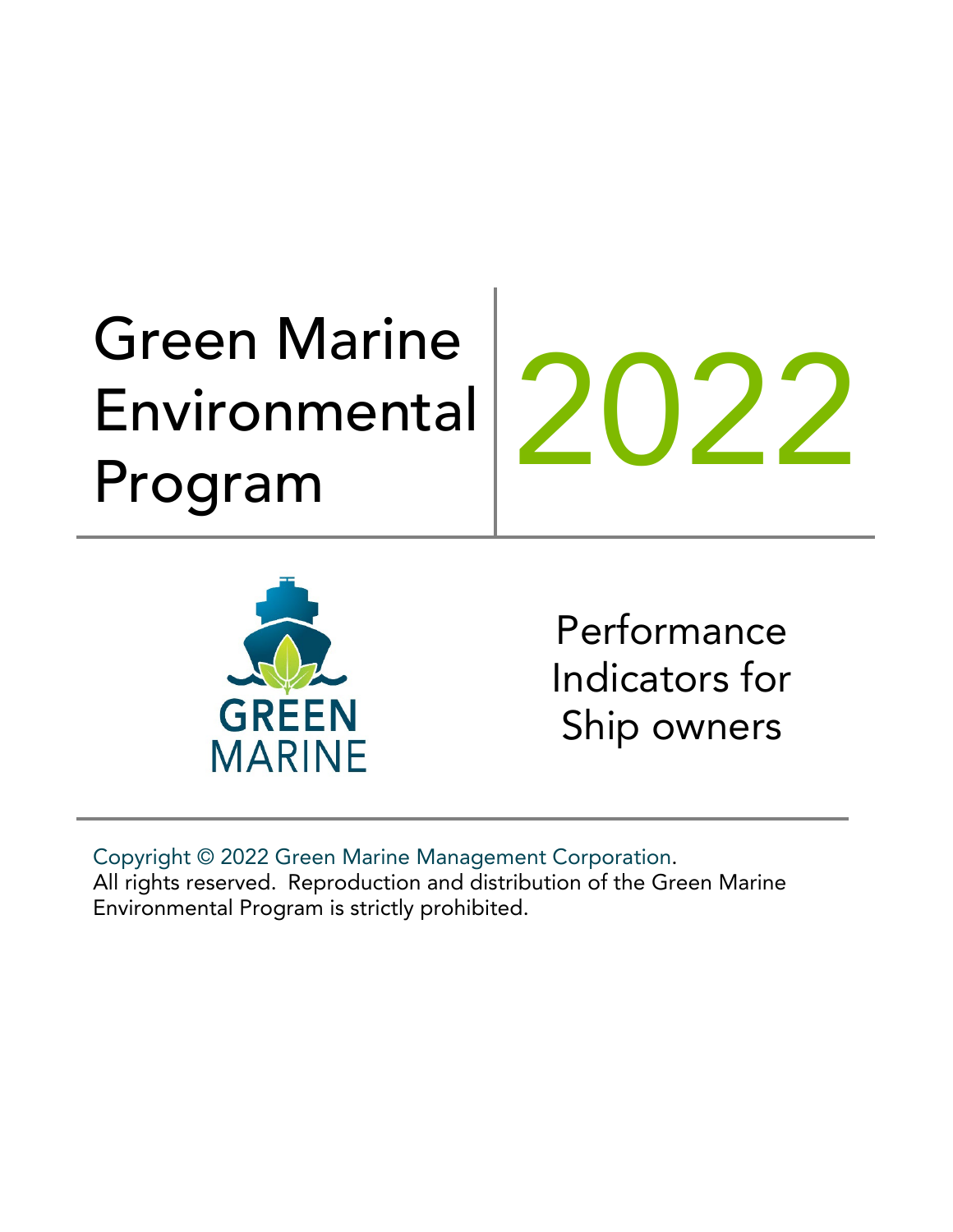# Table of contents

| 5. CARGO RESIDUES (International dry bulk cargo carriers operating in the Great Lakes and St. |  |
|-----------------------------------------------------------------------------------------------|--|
|                                                                                               |  |
|                                                                                               |  |
|                                                                                               |  |
|                                                                                               |  |
|                                                                                               |  |
|                                                                                               |  |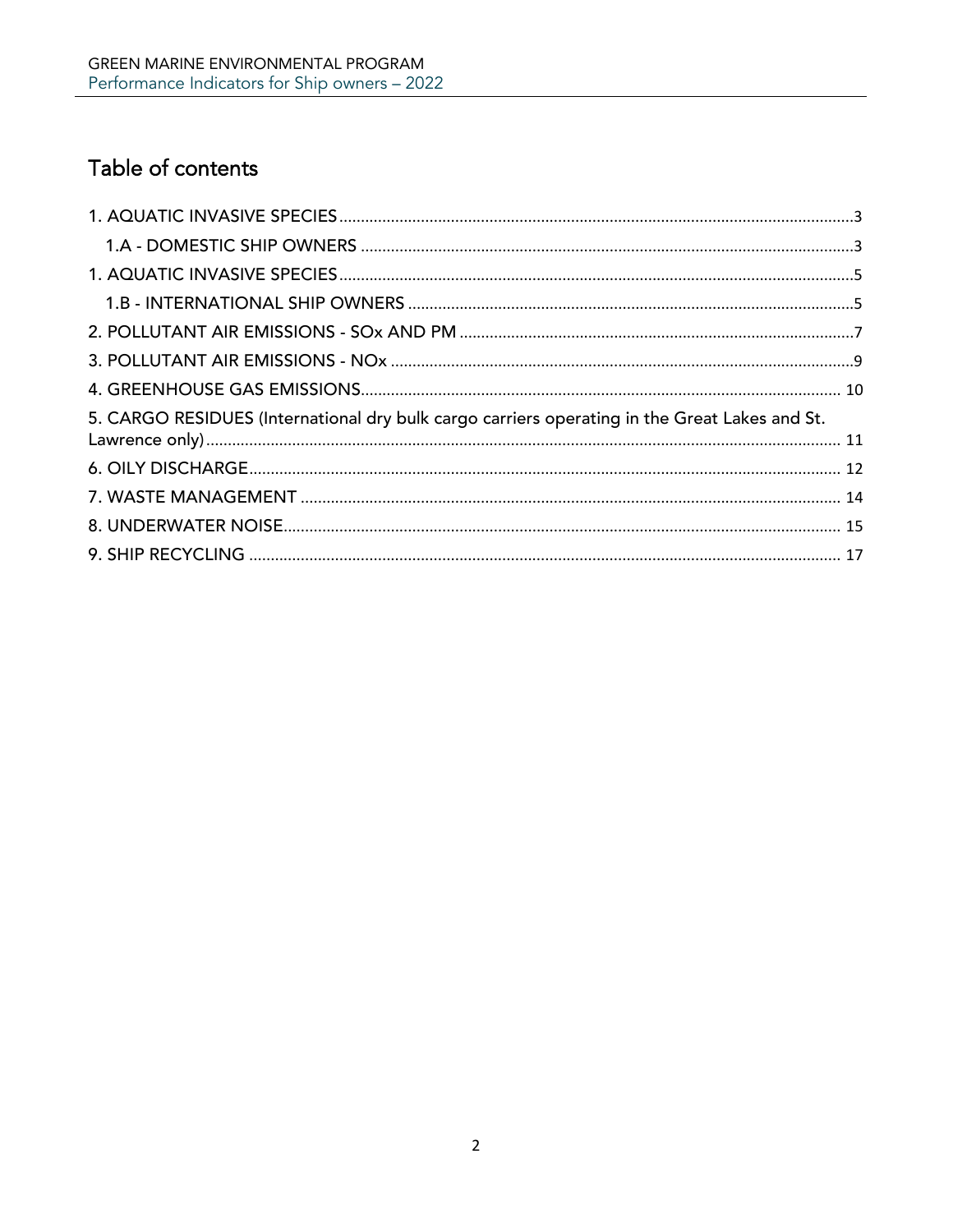# <span id="page-2-1"></span><span id="page-2-0"></span>1. AQUATIC INVASIVE SPECIES 1.A - DOMESTIC SHIP OWNERS

**OBJECTIVE:** Reduce the risk of introducing and propagating aquatic invasive organisms and pathogens associated with ballast water discharges and biofouling.

**APPLICABILITY:** This indicator is only applicable for fleets that regularly manage ballast water.

| LEVEL 1                                                                                                                                                                                                                                                                                                                                                                                                             |
|---------------------------------------------------------------------------------------------------------------------------------------------------------------------------------------------------------------------------------------------------------------------------------------------------------------------------------------------------------------------------------------------------------------------|
| Monitoring of regulations                                                                                                                                                                                                                                                                                                                                                                                           |
| LEVEL 2                                                                                                                                                                                                                                                                                                                                                                                                             |
|                                                                                                                                                                                                                                                                                                                                                                                                                     |
| Note: The US EPA VGP and USCG regulations contain operational measures 2.1 and 2.2 aimed at reducing the uptake and discharge<br>of nonindigenous species. These measures should also be undertaken in Canadian waters.                                                                                                                                                                                             |
| 2.1 Minimize or whenever possible avoid uptake of ballast water in the following conditions:<br>In shallow water;                                                                                                                                                                                                                                                                                                   |
| In areas close to sewage outflows;<br>$\overline{\phantom{a}}$                                                                                                                                                                                                                                                                                                                                                      |
| In areas with known epidemics or infestations;<br>$\overline{\phantom{a}}$                                                                                                                                                                                                                                                                                                                                          |
| In areas where dredging operations are underway;<br>$\overline{\phantom{a}}$                                                                                                                                                                                                                                                                                                                                        |
| In areas where tidal flushing is poor;<br>$\overline{\phantom{m}}$<br>In areas identified by regulatory authorities.<br>$\overline{\phantom{m}}$                                                                                                                                                                                                                                                                    |
|                                                                                                                                                                                                                                                                                                                                                                                                                     |
| 2.2 Uptake only the minimum amount of ballast water required to safely depart the dock, and complete ballasting operations in deeper<br>waters (while always ensuring the safety of the vessel).                                                                                                                                                                                                                    |
| 2.3 Periodically inspect vessels' hulls including niche areas, such as sea chests, propeller thrusters, keels, rudders, and dry dock support<br>strips.                                                                                                                                                                                                                                                             |
| Note: Refer to 2011 IMO Biofouling Guidelines Sections 1.4, 7.2, 7.3, and 7.4. A copy can be found in the Members section of the Green<br>Marine website.                                                                                                                                                                                                                                                           |
| 2.4 If needed, remove biofouling organisms from the hull, propellers, stern tube, sea chests, and other wetted portions of a vessel.<br>Note: Cleaning with capture is suggested if biofouling covers over 15% of the wetted surfaces. At 15% coverage, the vessel is considered<br>extensively fouled. Diagrams to help estimate percent coverage can be found in the Members section of the Green Marine website. |
| 2.5 For each vessel, keep a record book on details of all inspections and biofouling management measures undertaken on the ship.<br>Note: A template of such a record book can be found in the members section of Green Marine's website.                                                                                                                                                                           |
| Domestic ship owners operating in the St. Lawrence and the Great Lakes:<br>2.6 If feasible and safe, conduct salt water ballast exchange during coastal trades prior to re-entering the lakes.<br>Note: Coastal trade is defined as "Movement of cargo and passengers between inland waterways and coastal ports, and within EEZ<br>waters".                                                                        |
|                                                                                                                                                                                                                                                                                                                                                                                                                     |
| LEVEL 3                                                                                                                                                                                                                                                                                                                                                                                                             |
| 3.1 Maintain a Ballast Water Management plan and Biofouling Management plan for each vessel which includes all the best practices<br>required to achieve Level 2.<br>Note: A Biofouling Management plan template can be found in the Members section of the Green Marine website.                                                                                                                                   |
| 3.2 Support scientific research on ballast water or biofouling by providing access to ships for sampling by governmental and research                                                                                                                                                                                                                                                                               |
| groups or by participating on an expert working group.<br>Note: It is not necessary to actively participate in the research program in order to fulfill this criterion.                                                                                                                                                                                                                                             |
| 3.3 Complete and maintain an annual inventory to evaluate the amount of ballast water taken and discharged by the company's ships                                                                                                                                                                                                                                                                                   |
| by origin/destination.<br>Note: See Annex 1-A.                                                                                                                                                                                                                                                                                                                                                                      |
| OR as an alternative to 3.3 for vessels with a ballast water treatment system:                                                                                                                                                                                                                                                                                                                                      |
| 3.4 Produce an internal annual log showing any cases of ballast water treatment system malfunctioning. For such cases include root<br>cause(s) and preventive action(s) taken.                                                                                                                                                                                                                                      |
|                                                                                                                                                                                                                                                                                                                                                                                                                     |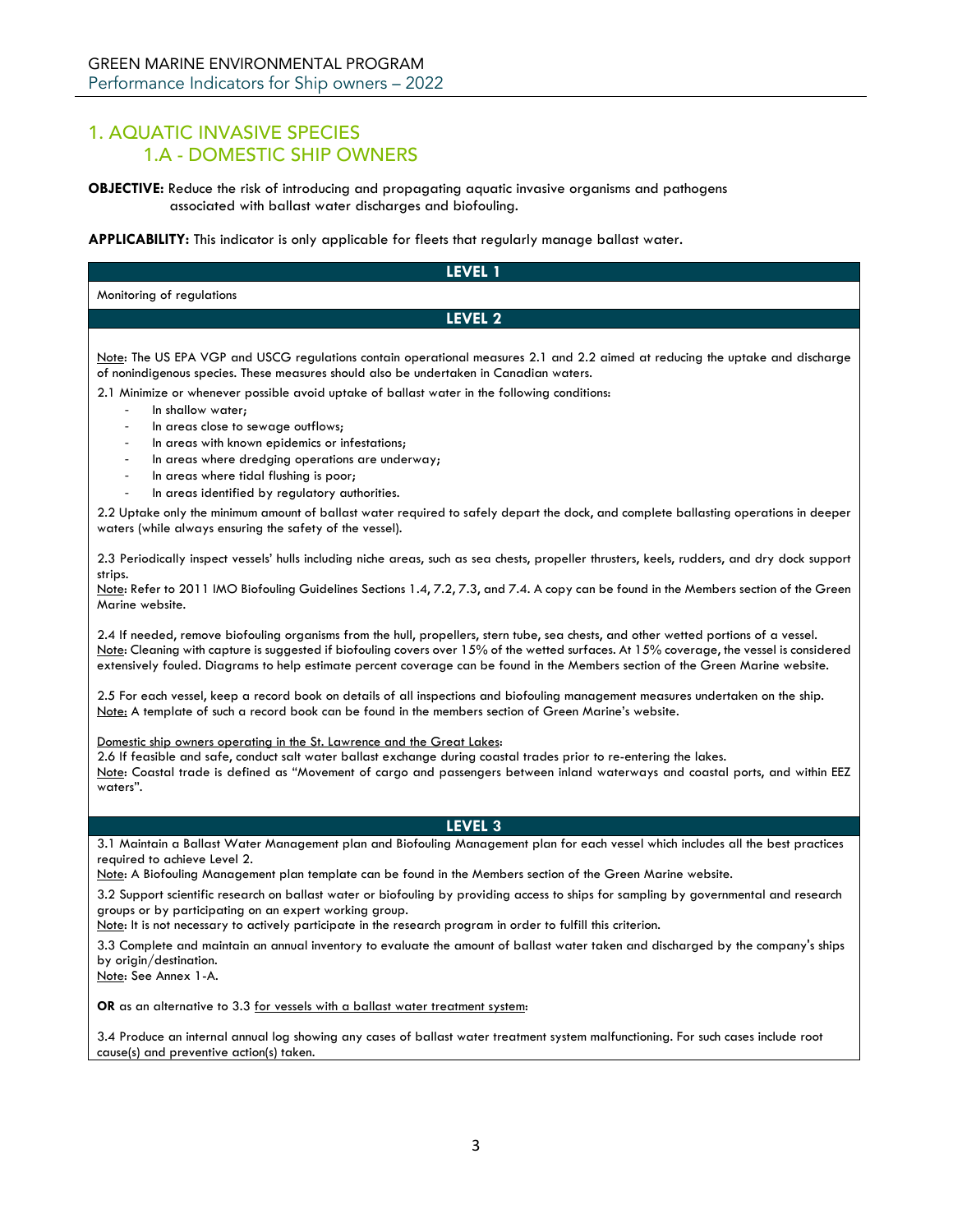#### **Fulfill one of the following 2 criteria:**

4.1 Actively participate in research and development on reducing the risk of AIS introduction and spread associated with ballast water operations and discharges, for example – partner with an academic institution, technology developer, innovation accelerator, or government agency.

#### **OR**

4.2 Actively participate in research and development on reducing the risk of AIS via biofouling, for example - coatings, autonomous underwater cleaning, or underwater cleaning capture technologies.

Note: Active participation is defined as the provision of support by the company, whether through financial means, human resources or equipment and can include an experimental shipboard trial.

## **LEVEL 5**

5.1 Use a ballast water treatment system (BWTS) on one or several of the company's vessels. And, for each installed and in-use BWTS, adopt contingency measures, as per MEPC 71/WP.9 Annex 4.

#### **AND fulfill one of the following 3 criteria:**

5.2 For each installed BWTS, conduct a ballast water management system commissioning test for biological efficacy. Use the International Maritime Organization (IMO) Marine Environment Protection Committee (MEPC) Circular 70 [\(BWM.2/Circ.70/](https://www.crclass.org/chinese/download/ti-tc/100/2-6%20BWM.2-Circ.70%20-%20Guidance%20for%20the%20commissioning%20testing%20of%20ballast%20water%20management%20systems%20%28Secretariat%29.pdf)Rev.1) as the basis for sampling and analysis. The document can be found in Members section of the Green Marine website.

#### **OR**

5.3 Purchase or install a compliance monitoring device and conduct annual self-monitoring of ballast water discharges for each installed BWTS.

#### **OR**

5.4 Submit data on the use of the BWMS to the shipowner's flag State to contribute to the IMO Experience Building Phase.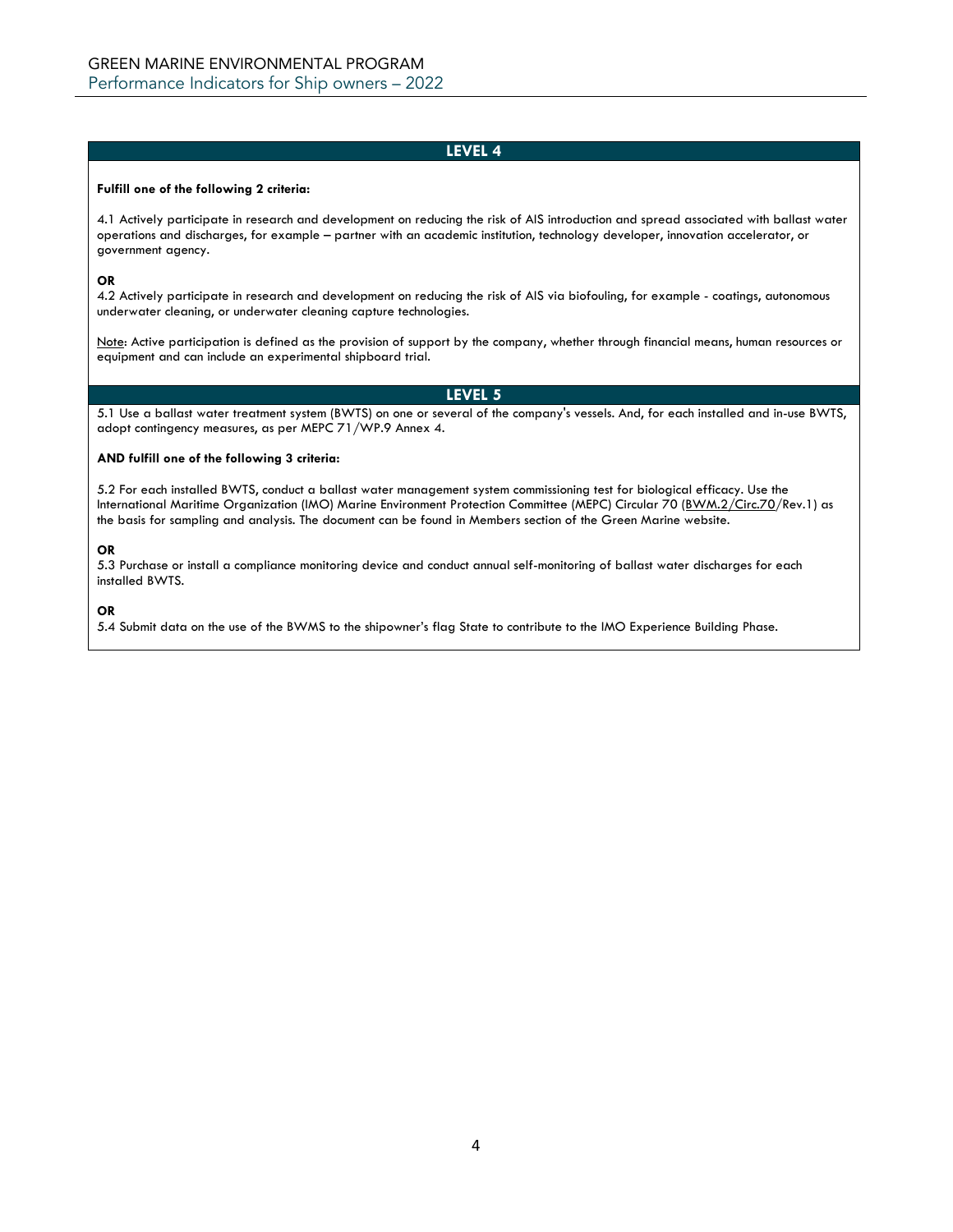# <span id="page-4-1"></span><span id="page-4-0"></span>1. AQUATIC INVASIVE SPECIES 1.B - INTERNATIONAL SHIP OWNERS

# **LEVEL 1** Monitoring of regulations **LEVEL 2** Note: The US EPA VGP and USCG regulations contain operational measures 2.1 and 2.2 aimed at reducing the uptake and discharge of nonindigenous species. These measures should also be undertaken in Canadian and international waters. 2.1 Minimize or whenever possible avoid uptake of ballast water in the following conditions: In shallow water; In areas close to sewage outflows; In areas with known epidemics or infestations; In areas where dredging operations are underway; In areas where tidal flushing is poor; In areas identified by regulatory authorities. Note: International ship owners should call on local agents to provide specific information and instructions in this matter. 2.2 Uptake only the minimum amount of ballast water required to safely depart the dock, and complete ballasting operations in deeper waters (while always ensuring the safety of the vessel). 2.3 Periodically perform in-water inspections of the vessel's hulls including niche areas, such as: sea chests, propeller thrusters, keels, rudders, and dry dock support strips. Note: Refer to 2011 IMO Biofouling Guidelines Sections 1.4, 7.2, 7.3, and 7.4. A copy can be found in the Members section of the Green Marine website. 2.4 If needed, remove biofouling organisms from the hull, propellers, stern tube, sea chests, and other wetted portions of a vessel. Note: Cleaning with capture is suggested if biofouling covers over 15% of the wetted surfaces. At 15% coverage, the vessel is considered extensively fouled. Diagrams to help estimate percent coverage can be found in the Members section of the Green Marine website. 2.5 For each vessel, keep a record book on details of all inspections and biofouling management measures undertaken on the ship. Note: A template of such a record book can be found in the Members section of the Green Marine website. **LEVEL 3** 3.1 Maintain a Ballast Water Management plan and Biofouling Management plan for each vessel which includes all the best practices required to achieve Level 2. Note: A Biofouling Management plan template can be found in the Members section of the Green Marine website. 3.2 Support scientific research on ballast water or biofouling by providing access to ships for sampling by governmental and research groups or by participating on an expert working group. Note: It is not necessary to actively participate in the research program in order to fulfill this criterion. 3.3 Produce an internal annual log showing any cases of ballast water treatment system malfunctioning. For such cases include root cause(s) and preventive action(s) taken. For vessels with antifouling or fouling release coating: 3.4 Within dry-docking specifications, select coating with effective coating lifespan in line with the schedule for next dry-docking and anticipate operational wear, such as contact with lock walls or abrasive cleaning. Note: The effective coating lifespan is determined by the manufacturer based on the vessel-specific application scheme (e.g., coating thickness); it is the age of an anti-fouling coating after which the coating is no longer expected to satisfactorily prevent or deter the attachment and growth of biofouling organisms.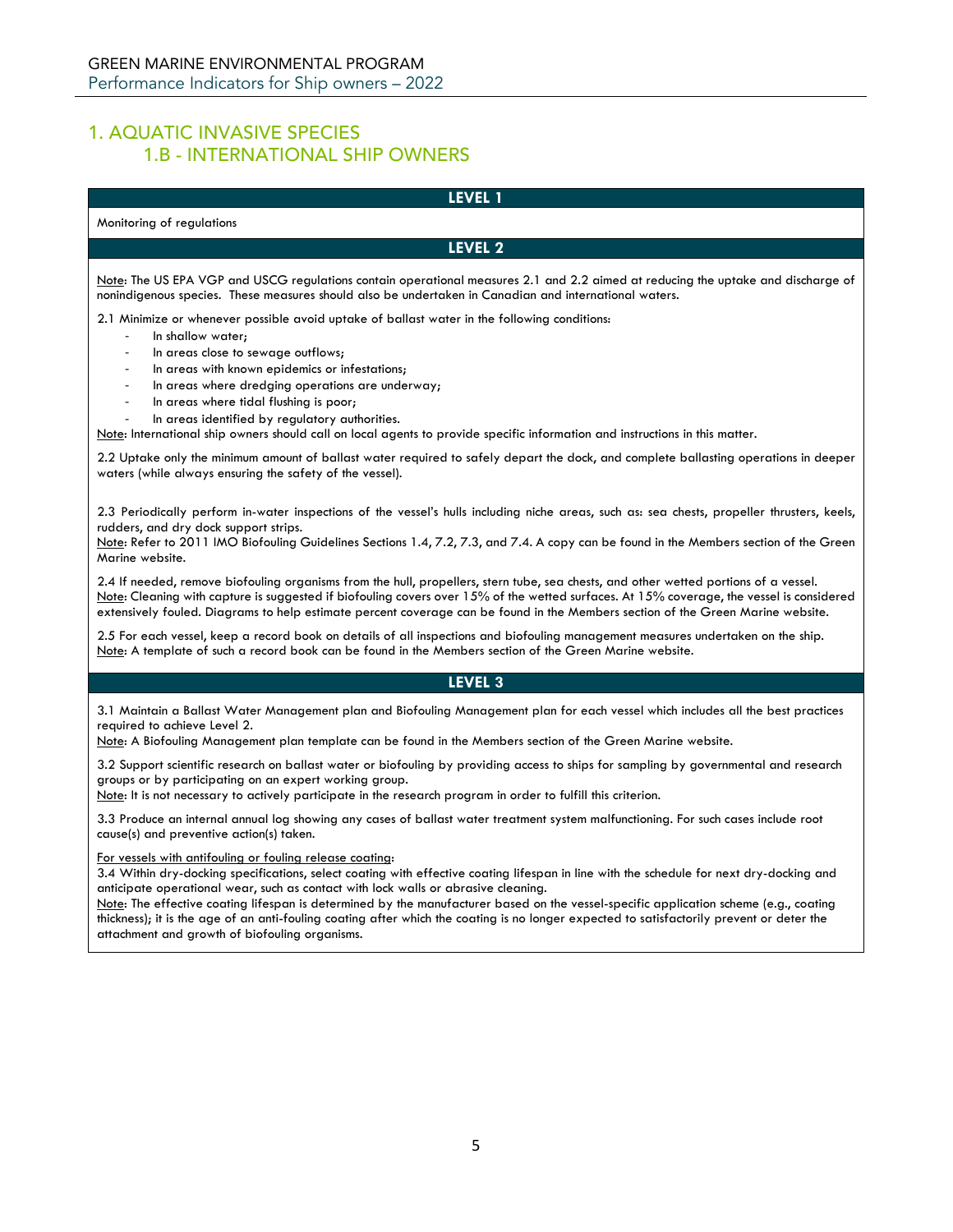#### **Fulfill one of the following 2 criteria:**

4.1 Actively participate in research and development on reducing the risk of AIS introduction and spread associated with ballast water operations and discharges, for example – partner with an academic institution, technology developer, innovation accelerator, or government agency.

#### **OR**

4.2 Actively participate in research and development on reducing the risk of AIS via biofouling, for example - coatings, autonomous underwater cleaning, or underwater cleaning capture technologies.

Note: Active participation is defined as the provision of support by the company, whether through financial means, human resources or equipment and can include an experimental shipboard trial.

## **LEVEL 5**

5.1 For each installed and in-use ballast water treatment system (BWTS), adopt contingency measures, as per MEPC 71/WP.9 Annex 4.

#### **AND fulfill one of the following 3 criteria:**

5.2 For each installed BWTS, conduct a ballast water management system (BWMS) commissioning test for biological efficacy. Use the International Maritime Organization (IMO) Marine Environment Protection Committee (MEPC) Circular 70 (BWM.2/Circ.70/Rev.1) as the basis for sampling and analysis. The document can be found in the Members section of the Green Marine website.

## **OR**

5.3 Purchase or install a compliance monitoring device and conduct annual self-monitoring of ballast water discharges for each installed BWTS.

#### **OR**

5.4 Submit data on the use of the BWMS to the shipowner's flag State to contribute to the IMO Experience Building Phase.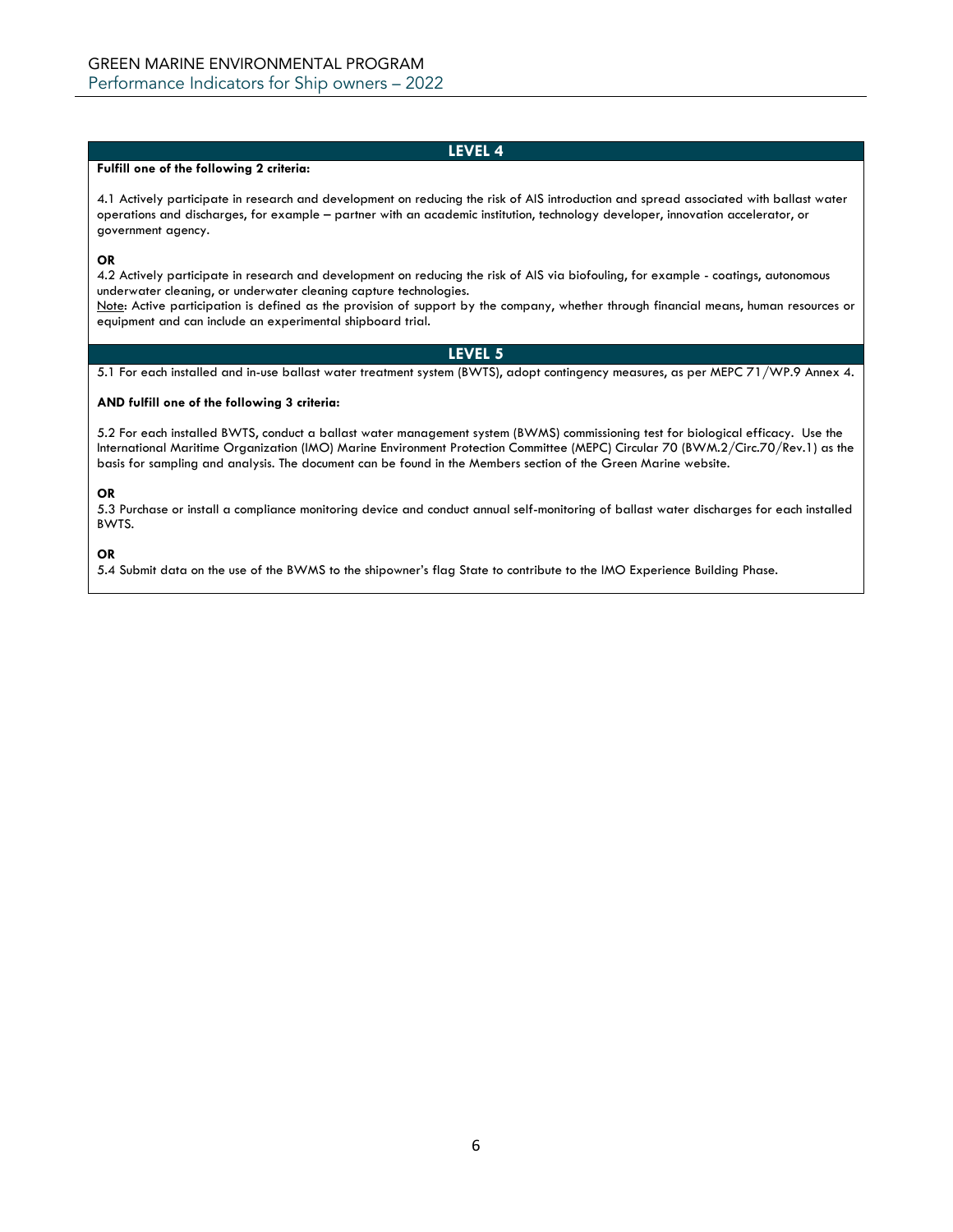# <span id="page-6-0"></span>2. POLLUTANT AIR EMISSIONS - SOx AND PM

## **OBJECTIVE:** Reduce pollutant air emissions of sulphur oxides (SOx) and particulate matter (PM).

|                                                                                                                                                                                                                                                                | LEVEL 1                                                                                                                                                                                                                                                                                                                                                                                                                                                                |                                                                                                                                                                                                                                                                 |  |  |
|----------------------------------------------------------------------------------------------------------------------------------------------------------------------------------------------------------------------------------------------------------------|------------------------------------------------------------------------------------------------------------------------------------------------------------------------------------------------------------------------------------------------------------------------------------------------------------------------------------------------------------------------------------------------------------------------------------------------------------------------|-----------------------------------------------------------------------------------------------------------------------------------------------------------------------------------------------------------------------------------------------------------------|--|--|
| Monitoring of regulations                                                                                                                                                                                                                                      |                                                                                                                                                                                                                                                                                                                                                                                                                                                                        |                                                                                                                                                                                                                                                                 |  |  |
|                                                                                                                                                                                                                                                                | LEVEL 2                                                                                                                                                                                                                                                                                                                                                                                                                                                                |                                                                                                                                                                                                                                                                 |  |  |
|                                                                                                                                                                                                                                                                | 2.1 Implement a systematic control policy for documenting fuel (bunker notes).<br>Note: Bunker notes must be retained and annual consumption notes must be kept for each ship.                                                                                                                                                                                                                                                                                         |                                                                                                                                                                                                                                                                 |  |  |
| hours and idling time.                                                                                                                                                                                                                                         | 2.2 Use climatology and weather forecasting to take advantage of tidal currents and avoid storms. Plan voyages to reduce running                                                                                                                                                                                                                                                                                                                                       |                                                                                                                                                                                                                                                                 |  |  |
|                                                                                                                                                                                                                                                                | 2.3 Optimize trim for fuel efficiency when loading cargo and managing ballast, if carried.                                                                                                                                                                                                                                                                                                                                                                             |                                                                                                                                                                                                                                                                 |  |  |
|                                                                                                                                                                                                                                                                | 2.4 Follow voluntary slow speed measure in specific zones, as identified by port or governmental authority.                                                                                                                                                                                                                                                                                                                                                            |                                                                                                                                                                                                                                                                 |  |  |
|                                                                                                                                                                                                                                                                | 2.5 Implement a preventive engine maintenance system to optimize performance.                                                                                                                                                                                                                                                                                                                                                                                          |                                                                                                                                                                                                                                                                 |  |  |
| 2.6 Identify optimal engine speed or engine load for fuel efficiency. Inform crew and ensure awareness of this optimal 'economic'<br>speed. Transit at this speed to the extent practicable.                                                                   |                                                                                                                                                                                                                                                                                                                                                                                                                                                                        |                                                                                                                                                                                                                                                                 |  |  |
|                                                                                                                                                                                                                                                                | 2.7 Implement a replacement program for LED or other energy efficiency light upgrades.                                                                                                                                                                                                                                                                                                                                                                                 |                                                                                                                                                                                                                                                                 |  |  |
| Pilot Boats and Tugs Only:<br>2.8 Reduce idling with dispatch scheduling and/or providing tie-up locations where awaiting tow or escort.                                                                                                                       |                                                                                                                                                                                                                                                                                                                                                                                                                                                                        |                                                                                                                                                                                                                                                                 |  |  |
|                                                                                                                                                                                                                                                                | LEVEL 3                                                                                                                                                                                                                                                                                                                                                                                                                                                                |                                                                                                                                                                                                                                                                 |  |  |
| 3.1 Complete an annual inventory of SOx and particulate matter (PM) emissions for all the company's ships.<br>Note: See Annexes 2-A, 2-B, and 2-D.                                                                                                             |                                                                                                                                                                                                                                                                                                                                                                                                                                                                        |                                                                                                                                                                                                                                                                 |  |  |
| AND, fulfill one of the following 3 criteria:                                                                                                                                                                                                                  |                                                                                                                                                                                                                                                                                                                                                                                                                                                                        |                                                                                                                                                                                                                                                                 |  |  |
| International ship owners<br>3.2 The average sulphur content by<br>mass of the total amount of fuel<br>consumed annually by all of the<br>company's vessels is less than 0.45 %.<br>Note: Fuel sulphur limit is 0.1 % within<br>an ECA and 0.5 % outside ECAs. | OR<br>Domestics subject to the Canadian Vessel Pollution<br>and Dangerous Chemicals (VPDCR) regulations or to<br>the US EPA 'Act to Prevent Pollution from Ships' (APPS)<br>limiting fuel sulphur content to 0.1 % (equivalent to<br><b>IMO MARPOL Annex VI - Emission Control Area</b><br>(ECA))<br>3.3 The average sulphur content by mass of the total<br>amount of fuel oil consumed annually by all of the<br>company's vessels is 0.01 % below permitted levels. | <b>OR</b><br>Domestics subject to Canadian<br>Sulphur in Diesel Fuel Regulations or<br>US EPA regulations limiting fuel<br>sulphur content to 0.0015% (ULSD)<br>(e.g., harbour craft)<br>3.4 Plug one or more vessels into<br>shore power at one or more docks. |  |  |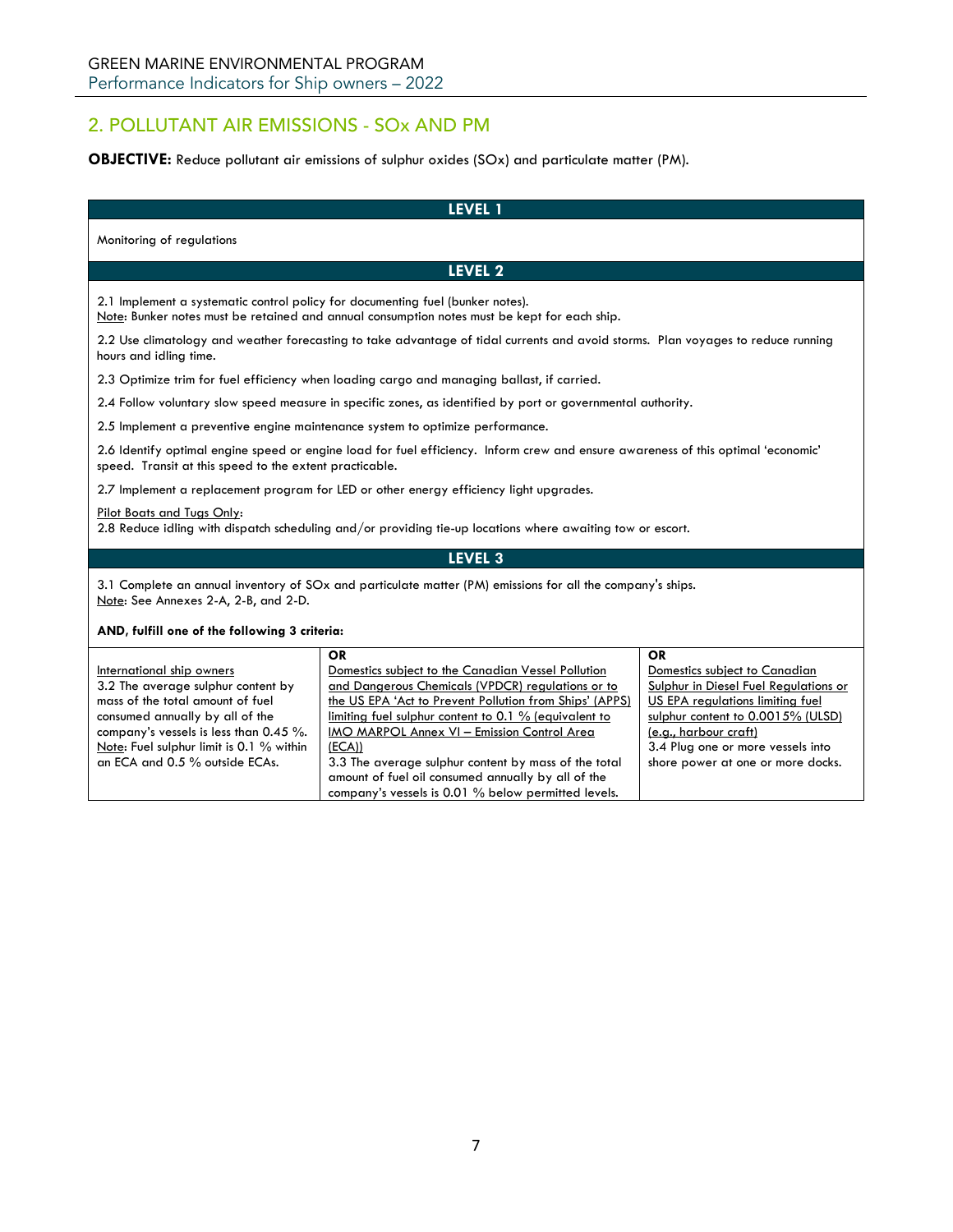#### **Fulfill one of the following 4 criteria:**

| International ship owners<br>4.1 The average sulphur<br>content by mass of the total<br>amount of fuel consumed<br>annually by all of the<br>company's vessels is less than<br>$0.35 \%$ . | <b>OR</b><br>Domestics subject to the<br>Canadian Vessel Pollution and<br>Dangerous Chemicals (VPDCR)<br>regulations or to the US EPA<br>'Act to Prevent Pollution from<br>Ships' (APPS) limiting fuel<br>sulphur content to 0.1 $%$<br>(equivalent to IMO MARPOL<br>Annex VI - Emission Control<br>Area (ECA))<br>4.2 The average sulphur<br>content by mass of the total<br>annual amount of fuel oil<br>consumed annually by all of the | <b>OR</b><br>Domestics subject to Canadian<br>Sulphur in Diesel Fuel<br><b>Regulations or US EPA</b><br>regulations limiting fuel sulphur<br>content to $0.0015 \%$ (ULSD)<br>4.3 Plug majority of vessels into<br>shore power at majority of<br>docks. | <b>OR</b><br>All ship owners<br>4.4 Use of equipment or<br>alternative fuel allowing for the<br>attainment of the same level of<br>sulphur emissions as above. |
|--------------------------------------------------------------------------------------------------------------------------------------------------------------------------------------------|--------------------------------------------------------------------------------------------------------------------------------------------------------------------------------------------------------------------------------------------------------------------------------------------------------------------------------------------------------------------------------------------------------------------------------------------|---------------------------------------------------------------------------------------------------------------------------------------------------------------------------------------------------------------------------------------------------------|----------------------------------------------------------------------------------------------------------------------------------------------------------------|
|                                                                                                                                                                                            | company's vessels is 0.03 %<br>below permitted levels.                                                                                                                                                                                                                                                                                                                                                                                     |                                                                                                                                                                                                                                                         |                                                                                                                                                                |

#### **AND (all ship owners), fulfill one of the following 2 criteria:**

4.5 Sample PM emissions for one of the fleet's main engine types (slow-speed, medium-speed, high-speed, gas or steam turbine). Note: Sampling must be repeated every five (5) years. The sampling test plan must be consistent within the fleet, comparable with prior tests, and a recognized methodology, such as ISO 8178 or 40 CFR 51 Appendix M and 40 CFR 60 Appendix A.

## **OR**

4.6 Actively participate in research and development on reducing the impact of SOx and PM emissions, for example – improving inventory tools, developing hybrid or blended fuels, or conducting a pilot project on emission reduction technologies. Note: Active participation is defined as the provision of support by the company, whether through financial means, human resources, or equipment, and can include an experimental shipboard trial.

## **LEVEL 5**

#### **All ship owners, fulfill the following criterion:**

5.1 On board one or more of the company's owned ships, compared to no treatment, achieve a 75 % or greater reduction of PM emissions per ship by (i) applying pre-treatment and on-engine measures, (ii) applying after-treatment measures, such as a diesel particulate filter (DPF), diesel oxidation catalysts (DOCs), or other exhaust gas cleaning system (EGSC), or by (iii) burning LNG.

## **AND, fulfill one of the following 4 criteria:**

|                                | <b>OR</b>                      | <b>OR</b>                         | <b>OR</b>                         |
|--------------------------------|--------------------------------|-----------------------------------|-----------------------------------|
| International ship owners      | Domestics subject to the       | Domestics subject to Canadian     | All ship owners                   |
| 5.2 The average sulphur        | Canadian Vessel Pollution and  | Sulphur in Diesel Fuel            | 5.5 Use of equipment or           |
| content by mass of the total   | Dangerous Chemicals (VPDCR)    | <b>Regulations or US EPA</b>      | alternative fuel allowing for the |
| amount of fuel consumed        | regulations or to the US EPA   | regulations limiting fuel sulphur | attainment of the same level of   |
| annually by all of the         | 'Act to Prevent Pollution from | content to $0.0015 \%$ (ULSD)     | sulphur emissions as above.       |
| company's vessels is less than | Ships' (APPS) limiting fuel    | 5.4 Plug all vessels into shore   |                                   |
| $0.25 \%$ .                    | sulphur content to $0.1\%$     | power at all docks.               |                                   |
|                                | (equivalent to IMO MARPOL      |                                   |                                   |
|                                | Annex VI - Emission Control    |                                   |                                   |
|                                | Area (ECA))                    |                                   |                                   |
|                                | 5.3 The average sulphur        |                                   |                                   |
|                                | content by mass of the total   |                                   |                                   |
|                                | amount of fuel oil consumed    |                                   |                                   |
|                                | annually by all of the         |                                   |                                   |
|                                | company's vessels is 0.05 %    |                                   |                                   |
|                                | below permitted levels.        |                                   |                                   |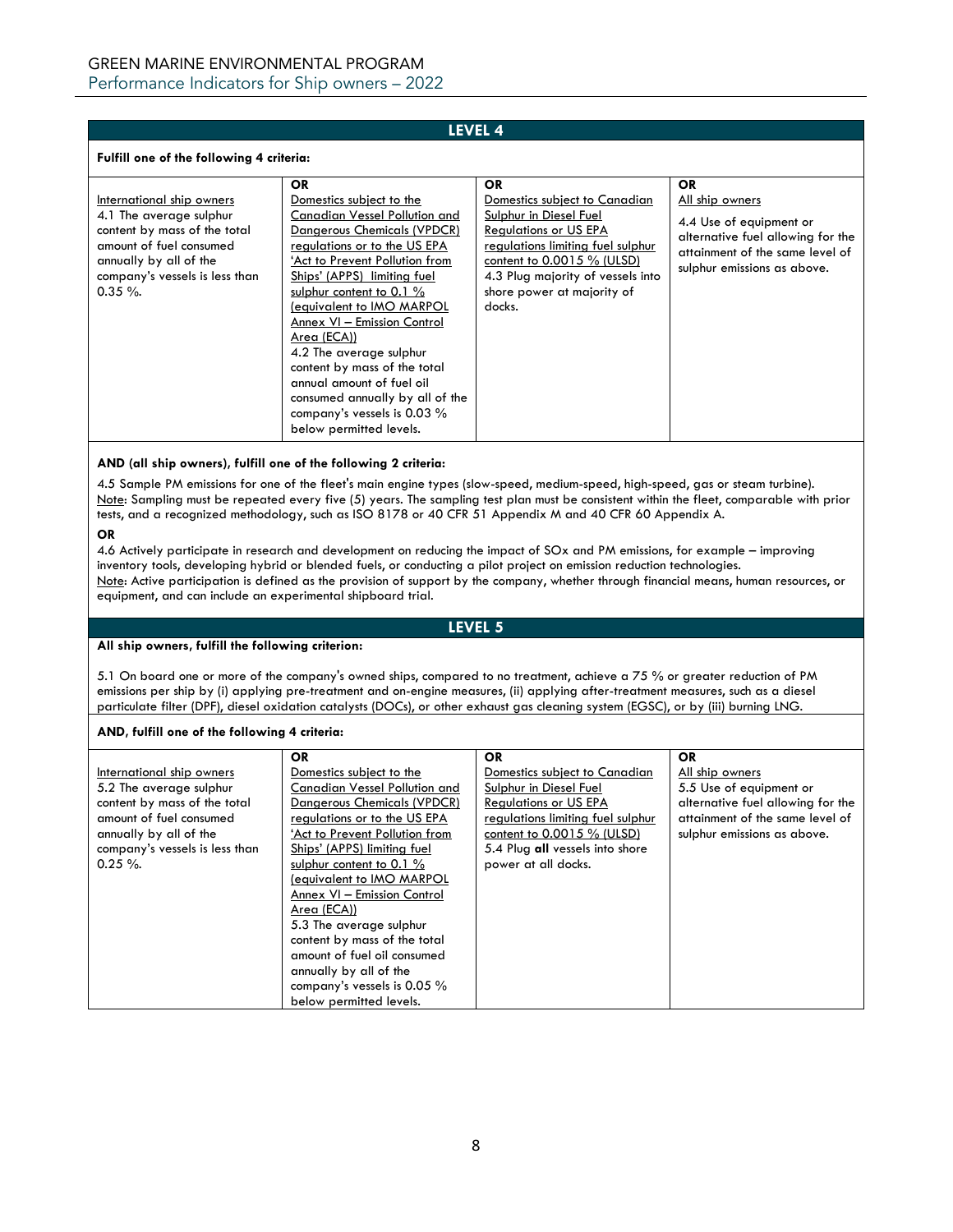# <span id="page-8-0"></span>3. POLLUTANT AIR EMISSIONS - NOx

## **OBJECTIVE:** Reduce pollutant air emissions of nitrogen oxides (NOx).

| LEVEL 1                                                                                                                                                                                                                                                                                                                                                                                                                                                                                                          |
|------------------------------------------------------------------------------------------------------------------------------------------------------------------------------------------------------------------------------------------------------------------------------------------------------------------------------------------------------------------------------------------------------------------------------------------------------------------------------------------------------------------|
| Monitoring of regulations                                                                                                                                                                                                                                                                                                                                                                                                                                                                                        |
| LEVEL 2                                                                                                                                                                                                                                                                                                                                                                                                                                                                                                          |
| 2.1 Implement a systematic control policy for documenting fuel (bunker notes).<br>Note: Bunker notes must be retained and annual consumption notes must be kept for each ship.                                                                                                                                                                                                                                                                                                                                   |
| 2.2 Use climatology and weather forecasting to take advantage of tidal currents and avoid storms. Plan voyages to reduce running<br>hours and idling time.                                                                                                                                                                                                                                                                                                                                                       |
| 2.3 Optimize trim for fuel efficiency when loading cargo and managing ballast, if carried.                                                                                                                                                                                                                                                                                                                                                                                                                       |
| 2.4 Follow voluntary slow speed measure in specific zones, as identified by port or governmental authority.                                                                                                                                                                                                                                                                                                                                                                                                      |
| 2.5 Implement a preventive engine maintenance system to optimize performance.                                                                                                                                                                                                                                                                                                                                                                                                                                    |
| 2.6 Identify optimal engine speed or engine load for fuel efficiency. Inform crew and ensure awareness of this optimal 'economic'<br>speed. Transit at this speed to the extent practicable.                                                                                                                                                                                                                                                                                                                     |
| 2.7 Implement a replacement program for LED or other energy efficiency light upgrades.                                                                                                                                                                                                                                                                                                                                                                                                                           |
| Pilot Boats and Tugs Only:<br>2.8 Reduce idling with dispatch scheduling and/or providing tie-up locations where awaiting tow or escort.                                                                                                                                                                                                                                                                                                                                                                         |
| LEVEL 3                                                                                                                                                                                                                                                                                                                                                                                                                                                                                                          |
| 3.1 Complete an annual inventory of NOx emissions for all the company's ships.<br>Note: See Annexes 2-C and 2-D.                                                                                                                                                                                                                                                                                                                                                                                                 |
| LEVEL 4                                                                                                                                                                                                                                                                                                                                                                                                                                                                                                          |
| 4.1 Conduct sampling of NOx emissions on at least one of the company's ships within the last five (5) years. The sampling test plan must<br>be consistent within the fleet, comparable with prior tests, and a recognized methodology, such as ISO 8178 or IMO NOx Technical<br>Code 2008.                                                                                                                                                                                                                       |
| 4.2 On board one or more of the company's owned ships, install a higher tier engine than required or use and maintain on-engine or<br>after-treatment NOx emission reduction technologies, like selective catalytic reduction (SCR) or exhaust gas recirculation (EGR), or<br>methods that result in a 15% reduction of NOx emissions below the permitted limits.<br>Note: Permitted limits are published in the document 'NOx emission permitted limits' in the Members section of the Green Marine<br>website. |
| LEVEL 5                                                                                                                                                                                                                                                                                                                                                                                                                                                                                                          |
| Fulfill one of the following 2 criteria:                                                                                                                                                                                                                                                                                                                                                                                                                                                                         |
| 5.1 On board the majority (50%+1) of the company's owned ships, install a higher tier engine than required or use and maintain on-<br>engine or after-treatment NO <sub>X</sub> emission reduction technologies or methods that result in a 15 % reduction of NO <sub>X</sub> emissions per ship<br>below the permitted limits.<br>Note: Permitted limits are published in the document 'NOx emission permitted limits' in the Members section of the Green Marine<br>website.                                   |
| <b>OR</b><br>5.2 On board one or more of the company's owned ships, achieve a 50% or greater reduction of NO <sub>X</sub> emissions per ship below the<br>permitted limits by installing a higher tier engine than required or by using and maintaining NO <sub>x</sub> emission reduction technologies.                                                                                                                                                                                                         |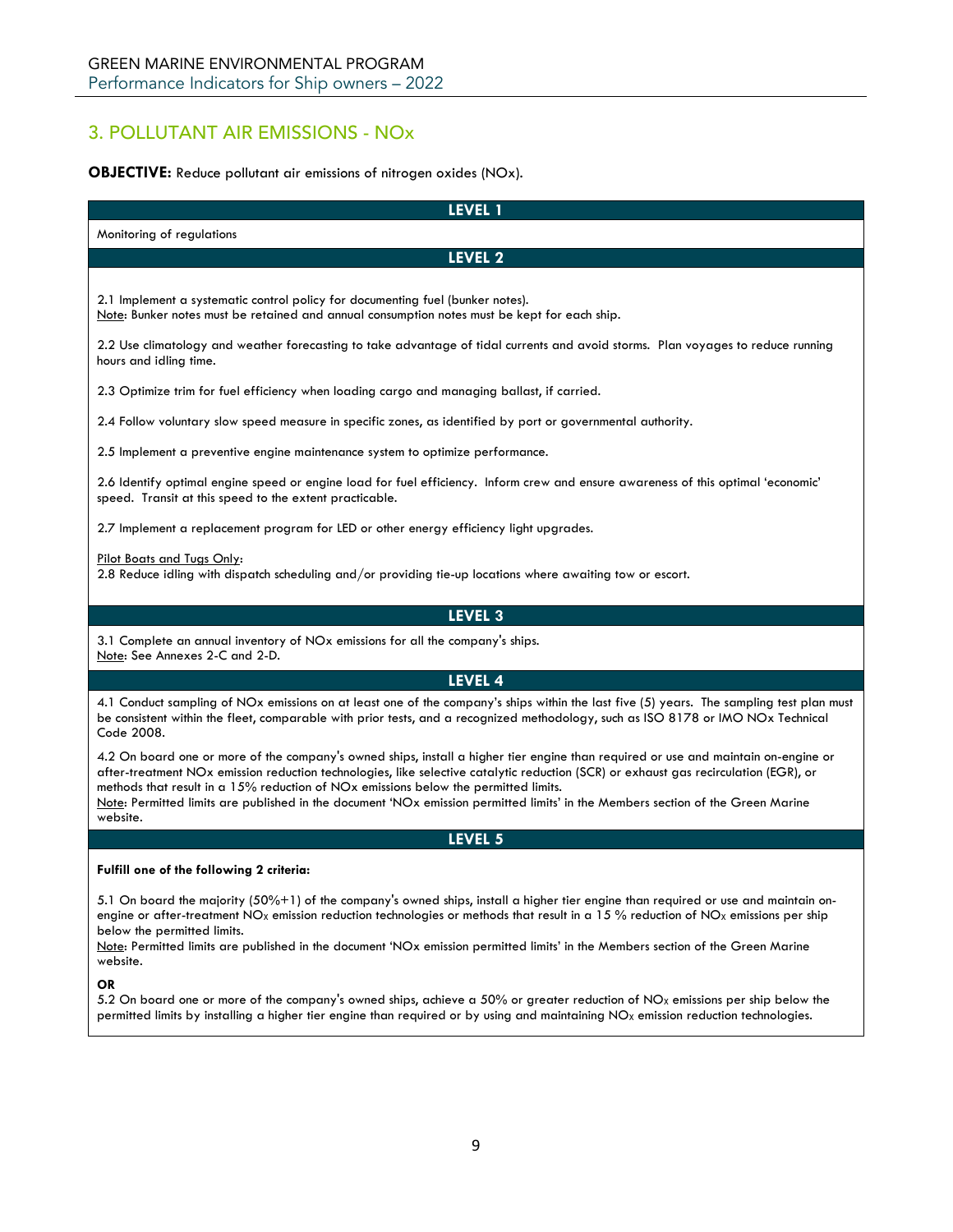# <span id="page-9-0"></span>4. GREENHOUSE GAS EMISSIONS

## **OBJECTIVE:** Reduce greenhouse gas (GHG) emissions.

| $\overline{a}$ . The secret greenhouse gas (OTIO) emissions.<br><b>LEVEL 1</b>                                                                                                                                                                        |
|-------------------------------------------------------------------------------------------------------------------------------------------------------------------------------------------------------------------------------------------------------|
| Monitoring of regulations                                                                                                                                                                                                                             |
| LEVEL 2                                                                                                                                                                                                                                               |
|                                                                                                                                                                                                                                                       |
| 2.1 Implement a systematic control policy for documenting fuel (bunker notes).<br>Note: Bunker notes must be retained and annual consumption notes must be kept for each ship.                                                                        |
| 2.2 Use climatology and weather forecasting to take advantage of tidal currents and avoid storms. Plan voyages to reduce running<br>hours and idling time.                                                                                            |
| 2.3 Optimize trim for fuel efficiency when loading cargo and managing ballast, if carried.                                                                                                                                                            |
| 2.4 Follow voluntary slow speed measures in specific zones, as identified by port or governmental authority.                                                                                                                                          |
| 2.5 Implement a preventive engine maintenance system to optimize performance.                                                                                                                                                                         |
| 2.6 Identify optimal engine speed or engine load for fuel efficiency. Inform crew and ensure awareness of this optimal 'economic'<br>speed. Transit at this speed to the extent practicable.                                                          |
| 2.7 Implement a replacement program for LED or other energy efficiency light upgrades.                                                                                                                                                                |
| Pilot Boats and Tugs Only:                                                                                                                                                                                                                            |
| 2.8 Reduce idling with dispatch scheduling and/or providing tie-up locations where awaiting tow or escort.                                                                                                                                            |
| LEVEL 3                                                                                                                                                                                                                                               |
| 3.1 Complete an annual GHG emissions inventory (totals and intensity) for the company's entire fleet, owned and chartered.                                                                                                                            |
| Note: See Annex 3-A.                                                                                                                                                                                                                                  |
| 3.2 Adopt a Decarbonization Plan that has quantifiable objectives towards net-zero and that formally incorporates the best practices<br>required for achievement of level 2.<br>Note: See Annex 3-B.                                                  |
| AND fulfill one of the following 2 criteria<br>3.3 On at least 1 vessel, conduct a shipboard energy audit or implement near real-time measurement and actionable analytics of fuel<br>consumption.                                                    |
| <b>OR</b>                                                                                                                                                                                                                                             |
| 3.4 Support scientific research on energy efficiency and decarbonization by providing access to ships by government, academic, or<br>other research groups or by participating on an expert working group.                                            |
| LEVEL 4                                                                                                                                                                                                                                               |
| 4.1 Achieve an annual average reduction in GHG intensity (GHG emissions per tonne-nautical mile or per hour for tugs, passenger<br>vessels, or other non-cargo ships) since 2008 of 1.0%.<br>Note: See Annex 3-A for the methodology.                 |
| AND fulfill one of the following 2 criteria<br>4.2 Actively participate in research and development on reducing GHG, for example – alternative and renewable fuels, alternative<br>propulsion, infrastructure development, or abatement technologies. |
| OR<br>4.3 On the majority of vessels, conduct a shipboard energy audit or implement near real-time measurement and actionable analytics of<br>fuel consumption or vessel efficiency.<br>LEVEL 5                                                       |
| 5.1 Achieve an annual average reduction in GHG intensity (GHG emissions per tonne-nautical mile or per hour for tugs, passenger                                                                                                                       |
| vessels, or other non-cargo ships) of 2.4% since 2008. Note: See Annex 3-A for the methodology.                                                                                                                                                       |
| <b>OR</b>                                                                                                                                                                                                                                             |
| 5.2 For a fleet of 20 or less vessels: Operate a low-carbon emission vessel: 30% of energy use is from a renewable or zero-carbon                                                                                                                     |
| source.<br>For a fleet of more than 20 vessels: 5% of the fleet ( $\geq 1$ in 20 vessels) meets the low-carbon definition OR meets an equivalent<br>proportion of usage from greater percentage of renewable or zero-carbon fuel.                     |
|                                                                                                                                                                                                                                                       |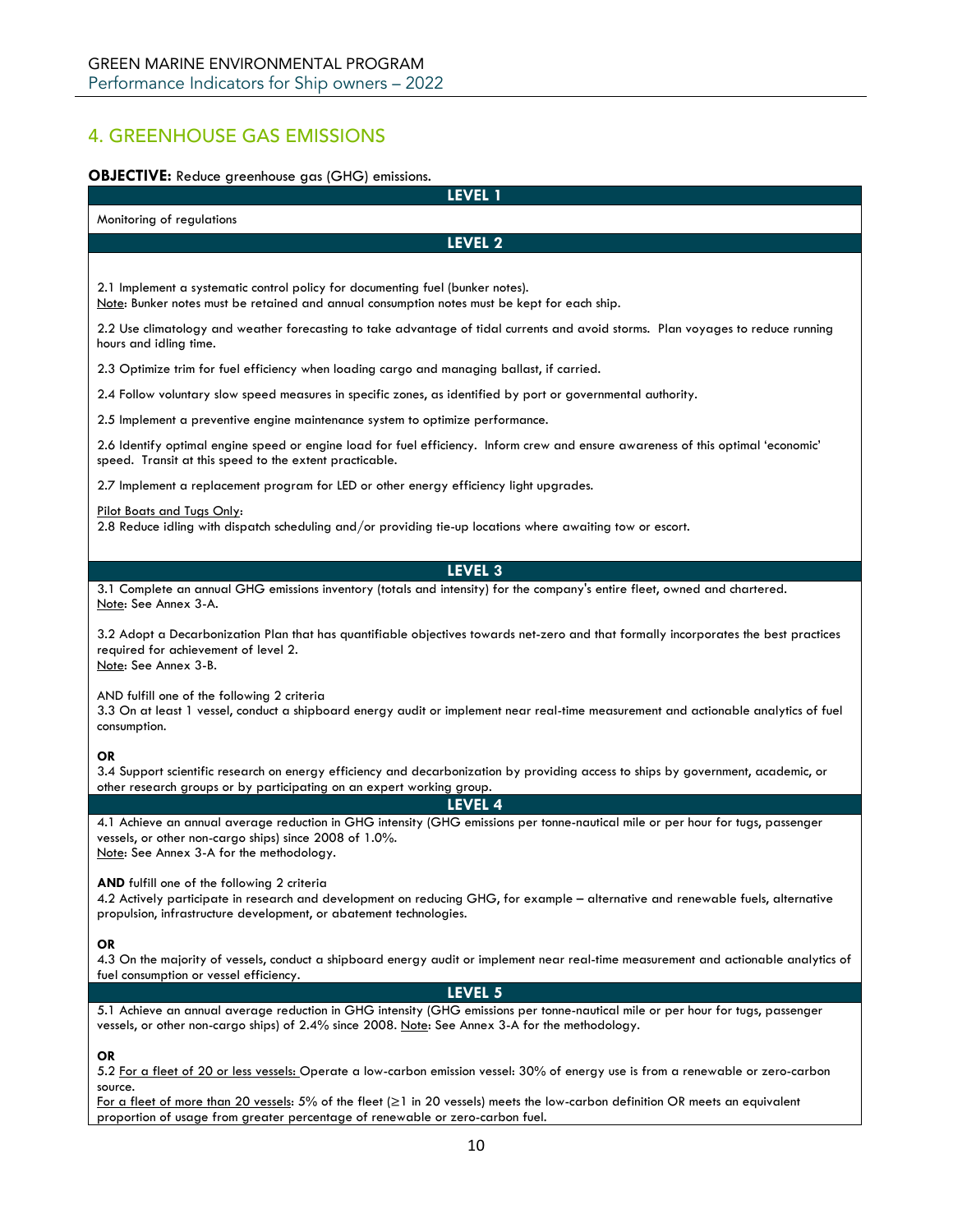# <span id="page-10-0"></span>5. CARGO RESIDUES (International dry bulk cargo carriers operating in the Great Lakes and St. Lawrence only)

## **OBJECTIVE**

Reduce cargo residue discharges.

## **NOTE:**

These practices are not part of a performance indicator, and participants are therefore not required to link their performance with any particular level. The performance indicator on cargo residues was retired from the Green Marine program in 2016. Since the indicator was developed in 2007, Green Marine successfully raised awareness and participants improved their performance. Seven companies carrying dry bulk in the Great Lakes and St. Lawrence region reported to this indicator, and collectively, they reached an average of level 4 in 2015, the highest recorded average for any performance indicator. Over the years, US and Canadian regulations have also increased. However, it was decided to maintain the zero discharge policy (previously a level 5 requirement for that indicator) for all international ship owners within the Great Lakes / St. Lawrence area and make it a prerequisite for any new international ship owner joining the Green Marine program.

## **CRITERIA**

5.1 Implement a zero discharge policy for all cargo residues in the Great Lakes – St. Lawrence area.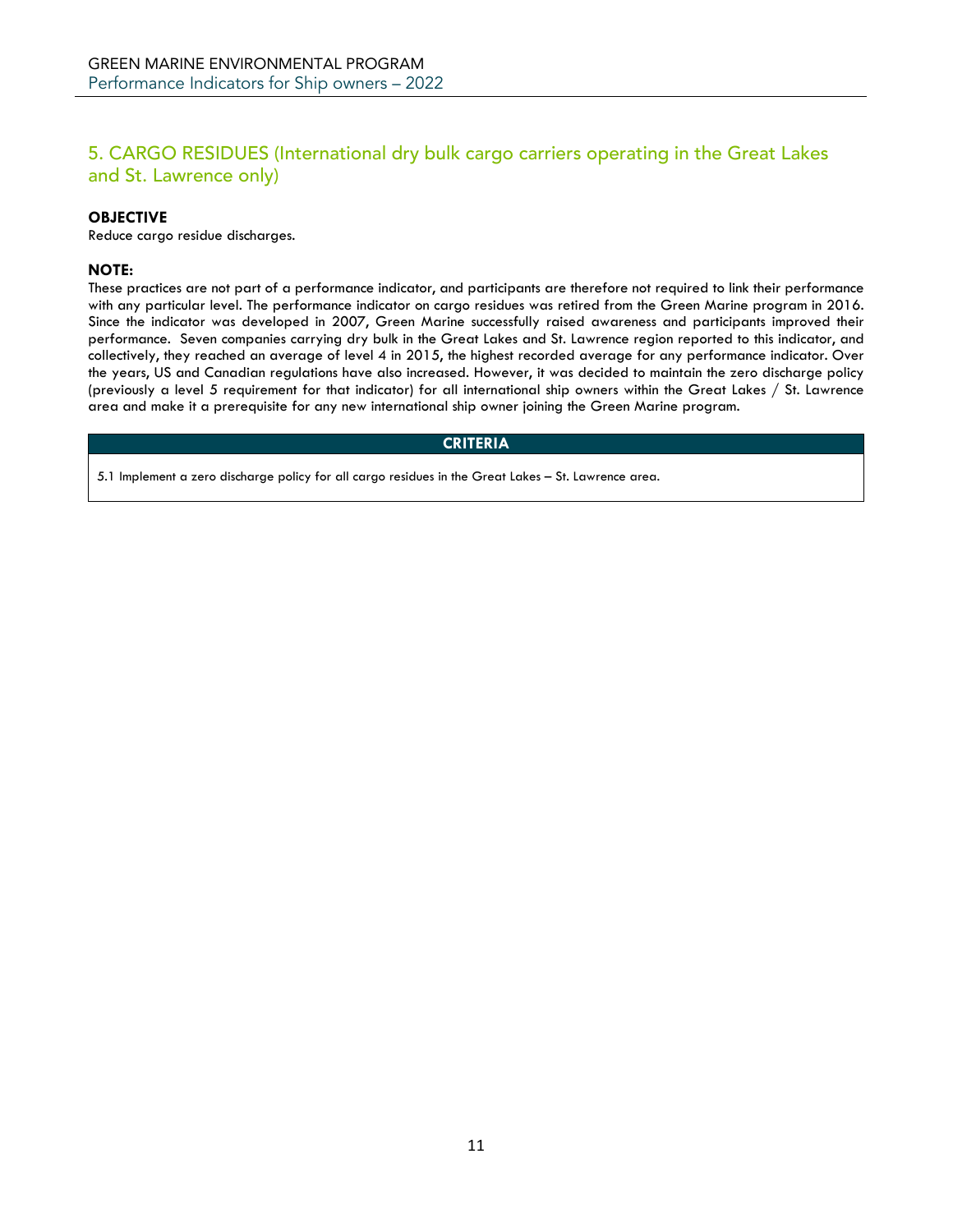# <span id="page-11-0"></span>6. OILY DISCHARGE

**OBJECTIVE:** Minimize risk of oily discharges incidental to the normal operation of the vessel.

| LEVEL 1                                                                                                                                                                                                                                                                                                                                                                                                                                                                                                                                                                                                                                                                                                                                                                                                                                                                                                                                                                                                                                                                                                                                                                                                                                                                                                                                                                    |                                                                                                                                                                                                                                                                                                                                                                                                                                                                                                                                                                                                                                                                                                                                                                                                                                                                                                                                                                                                                                  |
|----------------------------------------------------------------------------------------------------------------------------------------------------------------------------------------------------------------------------------------------------------------------------------------------------------------------------------------------------------------------------------------------------------------------------------------------------------------------------------------------------------------------------------------------------------------------------------------------------------------------------------------------------------------------------------------------------------------------------------------------------------------------------------------------------------------------------------------------------------------------------------------------------------------------------------------------------------------------------------------------------------------------------------------------------------------------------------------------------------------------------------------------------------------------------------------------------------------------------------------------------------------------------------------------------------------------------------------------------------------------------|----------------------------------------------------------------------------------------------------------------------------------------------------------------------------------------------------------------------------------------------------------------------------------------------------------------------------------------------------------------------------------------------------------------------------------------------------------------------------------------------------------------------------------------------------------------------------------------------------------------------------------------------------------------------------------------------------------------------------------------------------------------------------------------------------------------------------------------------------------------------------------------------------------------------------------------------------------------------------------------------------------------------------------|
| Monitoring of regulations                                                                                                                                                                                                                                                                                                                                                                                                                                                                                                                                                                                                                                                                                                                                                                                                                                                                                                                                                                                                                                                                                                                                                                                                                                                                                                                                                  |                                                                                                                                                                                                                                                                                                                                                                                                                                                                                                                                                                                                                                                                                                                                                                                                                                                                                                                                                                                                                                  |
| LEVEL <sub>2</sub>                                                                                                                                                                                                                                                                                                                                                                                                                                                                                                                                                                                                                                                                                                                                                                                                                                                                                                                                                                                                                                                                                                                                                                                                                                                                                                                                                         |                                                                                                                                                                                                                                                                                                                                                                                                                                                                                                                                                                                                                                                                                                                                                                                                                                                                                                                                                                                                                                  |
| Vessels using an Oily Water Separator (OWS) on board:<br>Implementation of 6 of the following 10 best practices on all<br>company vessels:<br>2.1 Give staff proper training on bilge water management.<br>2.2 Monitor compliance of the oily water discharge by:<br>Conduct annual calibration of the oil content meter; or<br>a)<br>Sample treated water monthly and have it analyzed by an<br>b)<br>accredited lab; or<br>Use a secondary monitoring unit (e.g., white box).<br>C)<br>2.3 Periodically test oil content alarm prior to operating the oily<br>water separator.<br>2.4 Use seals or locks on all overboard discharge valves.<br>2.5 Post signs in the vicinity to clearly indicate who is responsible<br>for opening any of the OWS overboard discharge valves, for<br>operating oily water separation equipment and for oil transfer<br>procedures.<br>2.6 Lock out or seal the oil content meter so that the calibration<br>cannot be tampered with.<br>2.7 Maintain proper coordination with the navigation bridge when<br>opening the overboard discharge valve so the bridge can also<br>record the activity and the vessel's position.<br>2.8 When feasible, only operate the oily water separator during<br>the daytime.<br>2.9 Regularly clean the applicable bilges and remove any solid<br>material that may reduce the performance of the OWS. | Vessels NOT using Oily Water Separator (OWS) on board<br>(even if installed):<br>Implementation of the majority of applicable best practices on all<br>company's vessels:<br>2.11 Regularly inspect and perform preventative maintenance of<br>equipment using oil (e.g., engines, burners, pumps, pipes, heaters,<br>filters) or water (e.g., condensers, boilers, pumps, pipes) to<br>prevent leaks.<br>2.12 Regularly assess condition and maintain stern tube seals and<br>bearings to prevent water from entering.<br>2.13 Stop leaks of oil or water in the engine room as soon as<br>possible.<br>2.14 Clean up oil and water spills as soon as possible after<br>maintenance and repair operations.<br>2.15 Maintain clean, dry bilges.<br>2.16 Post signs in the vicinity to clearly indicate who is<br>responsible for bilge water transfer procedures.<br>2.17 Give staff proper training on bilge water management.<br>2.18 Keep available on board oil absorption pads to intervene<br>in case of minor oil spills. |
| 2.10 Reduce as much as possible the use of emulsifying cleaners<br>and agents that can degrade the performance of the OWS.                                                                                                                                                                                                                                                                                                                                                                                                                                                                                                                                                                                                                                                                                                                                                                                                                                                                                                                                                                                                                                                                                                                                                                                                                                                 |                                                                                                                                                                                                                                                                                                                                                                                                                                                                                                                                                                                                                                                                                                                                                                                                                                                                                                                                                                                                                                  |
| LEVEL <sub>3</sub>                                                                                                                                                                                                                                                                                                                                                                                                                                                                                                                                                                                                                                                                                                                                                                                                                                                                                                                                                                                                                                                                                                                                                                                                                                                                                                                                                         |                                                                                                                                                                                                                                                                                                                                                                                                                                                                                                                                                                                                                                                                                                                                                                                                                                                                                                                                                                                                                                  |

3.1 Adopt an Oily Water Management plan that formally incorporates all the best practices itemized in level 2. Note: See Annex 4-A.

3.2 Complete an annual inventory of bilge water (produced, treated, discharged to sea, and off-loaded to shore, as applicable) and of oil residue (sludge) on a vessel-by-vessel basis and for the fleet as a whole. Note: See Annex 4-B.

3.3 Develop and adhere to environmental procurement guideline for cleaning products to be used within the engine room, considering third party certifications\* and product content\*\* and packaging (see Waste Management performance indicator). \*Such as USDA BioPreferred and Centre for Environment, Fisheries and Aquaculture Science (Cefas). \*\*Chlorine, phosphate free, readily biodegradable, minimally toxic, etc.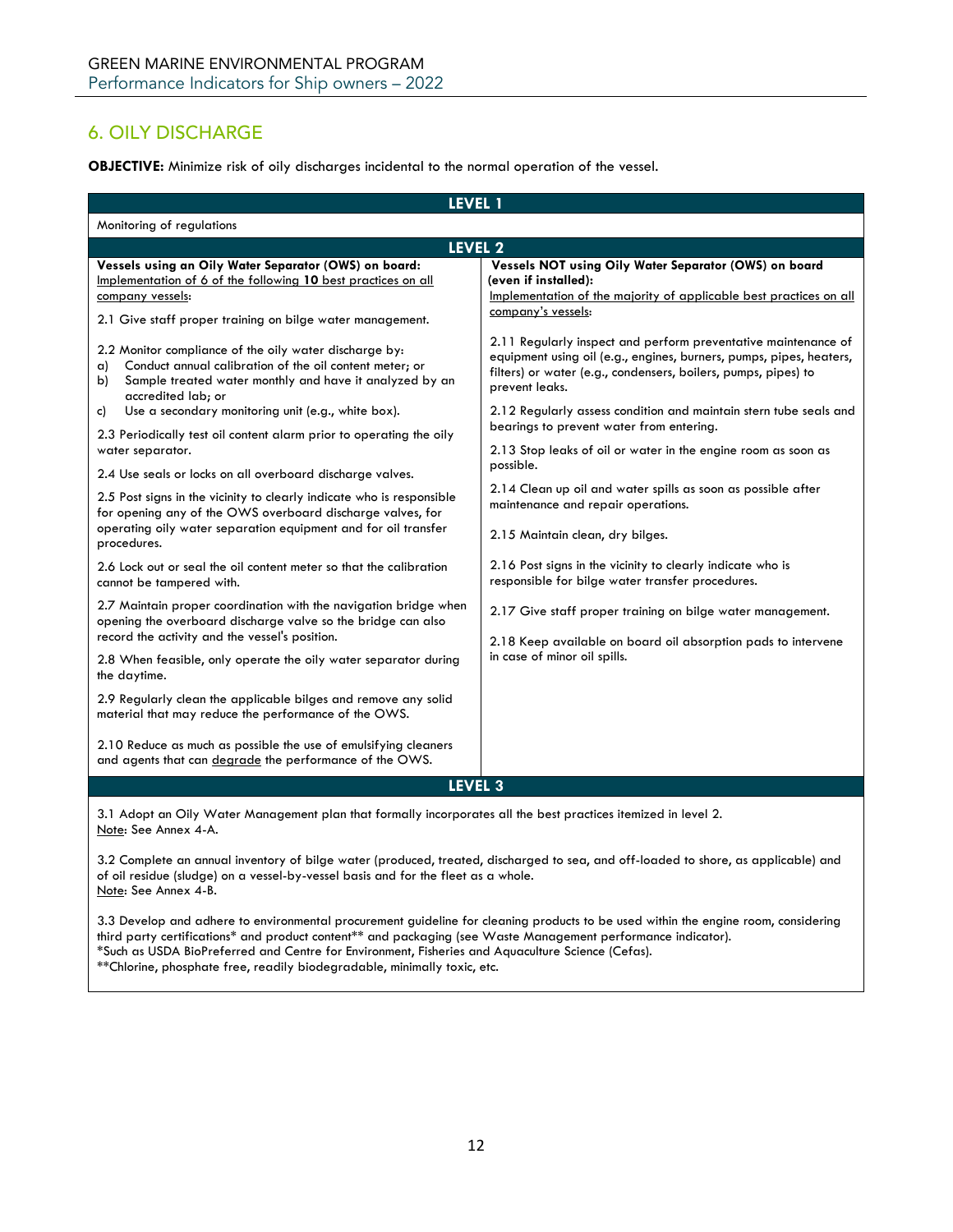## GREEN MARINE ENVIRONMENTAL PROGRAM Performance Indicators for Ship owners – 2022

| LEVEL 4                                                                                                                                                                                                                                                                                                                                                                                                                                                                                                                                                                                                                      |                                                                                                                                                                                                                                                                                                                                                                                                                                                                              |
|------------------------------------------------------------------------------------------------------------------------------------------------------------------------------------------------------------------------------------------------------------------------------------------------------------------------------------------------------------------------------------------------------------------------------------------------------------------------------------------------------------------------------------------------------------------------------------------------------------------------------|------------------------------------------------------------------------------------------------------------------------------------------------------------------------------------------------------------------------------------------------------------------------------------------------------------------------------------------------------------------------------------------------------------------------------------------------------------------------------|
| Vessels using an Oily Water Separator (OWS) on board:                                                                                                                                                                                                                                                                                                                                                                                                                                                                                                                                                                        | Vessels NOT using Oily Water Separator (OWS) on board<br>(even if installed):                                                                                                                                                                                                                                                                                                                                                                                                |
| 4.1 Adopt a modernization program for oily water separators and<br>all related control and verification equipment. Systematic<br>application of this policy on all new buildings and all ships<br>undergoing major modifications.<br>Note: See Annex 4-C.<br>For the majority of New Builds:<br>4.2 Implement an integrated bilge treatment system such as that<br>defined in the IMO's revised guidelines (MEPC.1/Circ.642, 12<br>November 2008).<br><b>OR</b><br>On at least one existing vessel:<br>4.3 Demonstrate an integrated bilge treatment system approach<br>by respecting the requirements defined in Annex 4-D. | 4.4 Set reduction or maximum targets (for the fleet as a whole or<br>by vessel category) for bilge water produced.<br>4.5 Implement effective measures to reduce the quantity of bilge<br>water and sludge produced on 50 % of the company's vessels<br>(e.g., separate drainage systems for water and oil drains,<br>installation of drip trays or coamings under equipment, use less<br>water for maintenance and cleaning, replacement and repair of<br>stern tube seals) |
| LEVEL 5                                                                                                                                                                                                                                                                                                                                                                                                                                                                                                                                                                                                                      |                                                                                                                                                                                                                                                                                                                                                                                                                                                                              |
| 5.1 On all new build vessels fitted with conventional horizontal stern tubes, eliminate the oil-to-water interface by use of seawater<br>lubricated bearings or an alternative sealing arrangement. For non-conventional propulsion arrangements, demonstrate best efforts to<br>utilize technologies as they advance to eliminate or reduce the impact of an oil-to-water interface.<br>Vessels using an Oily Water Separator (OWS) on board:                                                                                                                                                                               | Vessels NOT using Oily Water Separator (OWS) on board                                                                                                                                                                                                                                                                                                                                                                                                                        |
|                                                                                                                                                                                                                                                                                                                                                                                                                                                                                                                                                                                                                              | (even if installed):                                                                                                                                                                                                                                                                                                                                                                                                                                                         |
| 5.2 Do not discharge treated bilge water in sensitive areas.<br>Note: In addition to where already prohibited, such as in the Arctic<br>by the IMO Polar Code and in areas specified by Appendix G of<br>the US EPA Vessel General Permit; sensitive areas are to include<br>Canadian federal, territorial, or provincial Marine Protected Areas<br>and Indigenous Protected and Conserved Areas (IPCAs). See the<br>'Treated bilge water discharge in sensitive areas' document in the<br>Members section of the Green Marine website.                                                                                      | 5.5 Implement effective measures to reduce the quantity of bilge<br>water and sludge produced on 75 % of the company's vessels.<br>5.6 Demonstrate an annual reduction or negligible amount in the<br>quantity of bilge water and/or sludge produced (intensity unit is<br>to be determined by the company, e.g., tonnes/hour of<br>operation).                                                                                                                              |
| For all New Builds:<br>5.3 Implement an integrated bilge treatment system such as that<br>defined in the IMO's revised guidelines (MEPC.1/Circ.642, 12<br>November 2008).                                                                                                                                                                                                                                                                                                                                                                                                                                                    |                                                                                                                                                                                                                                                                                                                                                                                                                                                                              |
| <b>OR</b><br>On the majority of the company's existing vessels:<br>5.4 Demonstrate an integrated bilge treatment system approach<br>by respecting the requirements defined in Annex 4-D.                                                                                                                                                                                                                                                                                                                                                                                                                                     |                                                                                                                                                                                                                                                                                                                                                                                                                                                                              |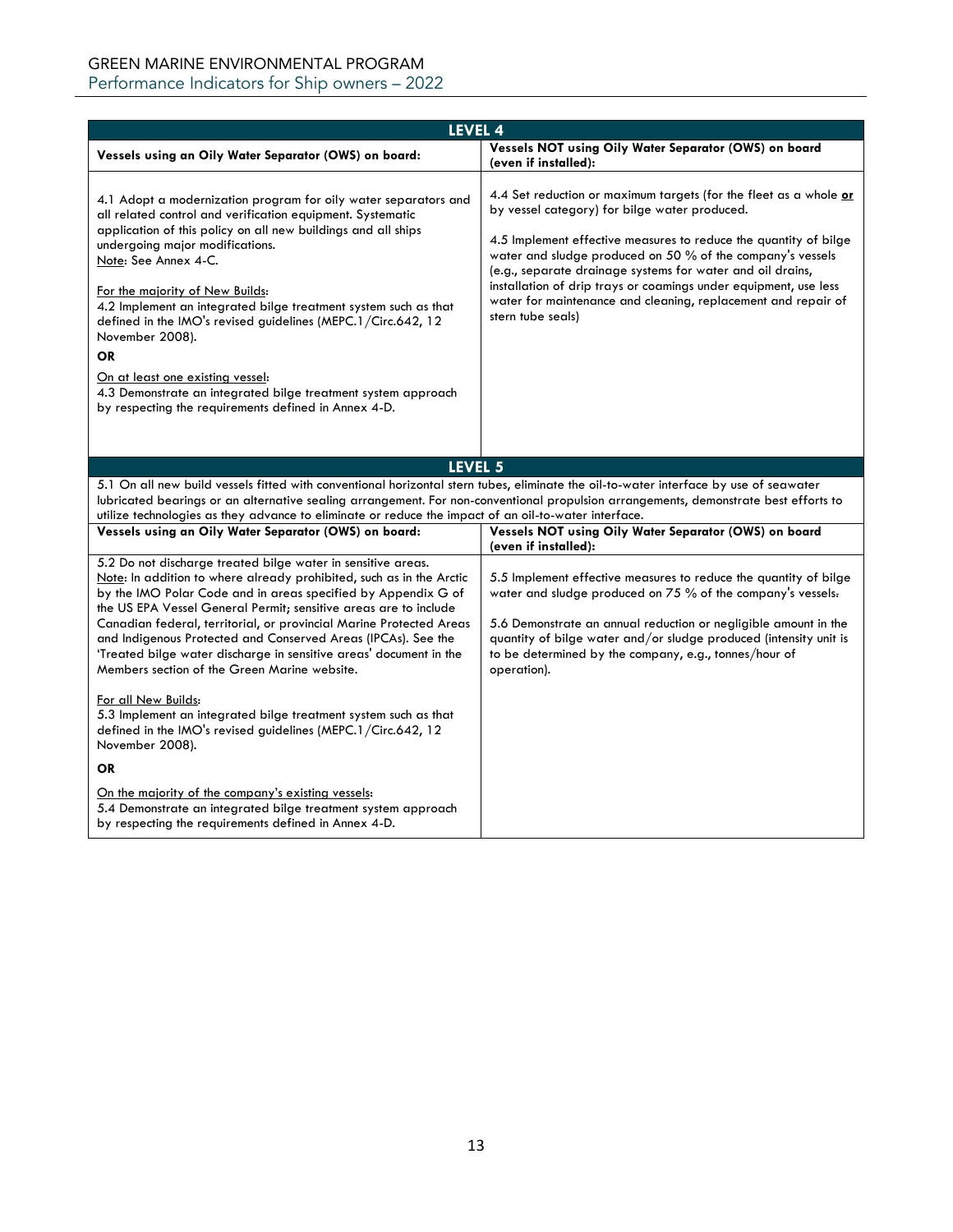# <span id="page-13-0"></span>7. WASTE MANAGEMENT

**OBJECTIVE:** Reduce ship generated garbage and increase recycling. **APPLICABILITY:** This performance indicator only applies to the company's owned vessels.

| LEVEL 1                                                                                                                                                                                                                                                                                                |
|--------------------------------------------------------------------------------------------------------------------------------------------------------------------------------------------------------------------------------------------------------------------------------------------------------|
| Monitoring of regulations                                                                                                                                                                                                                                                                              |
| LEVEL <sub>2</sub>                                                                                                                                                                                                                                                                                     |
|                                                                                                                                                                                                                                                                                                        |
| 2.1 Equip all of the company's ships with recycling bins and give staff proper training on established user procedures and the waste<br>management hierarchy (reduce, reuse, recycle, recovery, disposal).                                                                                             |
| 2.2 Favor suppliers that use less packaging.                                                                                                                                                                                                                                                           |
| 2.3 Encourage the use of reusable, biodegradable and/or recyclable supplies.                                                                                                                                                                                                                           |
| 2.4 No shipboard incineration at port.                                                                                                                                                                                                                                                                 |
| Domestic ship owners only:<br>2.5 Reuse as much as possible dunnage, lining and packaging material.                                                                                                                                                                                                    |
| LEVEL 3                                                                                                                                                                                                                                                                                                |
| 3.1 Produce an annual inventory of different types of garbage generated in the company's entire fleet and indicate the company's<br>actual garbage management practices.<br>Note: Garbage types refer to the categories defined in MARPOL Annex V, but each company can include additional categories. |
| LEVEL 4                                                                                                                                                                                                                                                                                                |
| 4.1 Develop and implement a garbage management strategy defining targets, tools, and measures for reducing garbage generated,<br>reducing discharge at sea, and increasing recycling.<br>Note: See Annex 5-A.                                                                                          |
| LEVEL 5                                                                                                                                                                                                                                                                                                |
| 5.1 Demonstrate continual improvement by achieving targets defined in the garbage management strategy.                                                                                                                                                                                                 |
|                                                                                                                                                                                                                                                                                                        |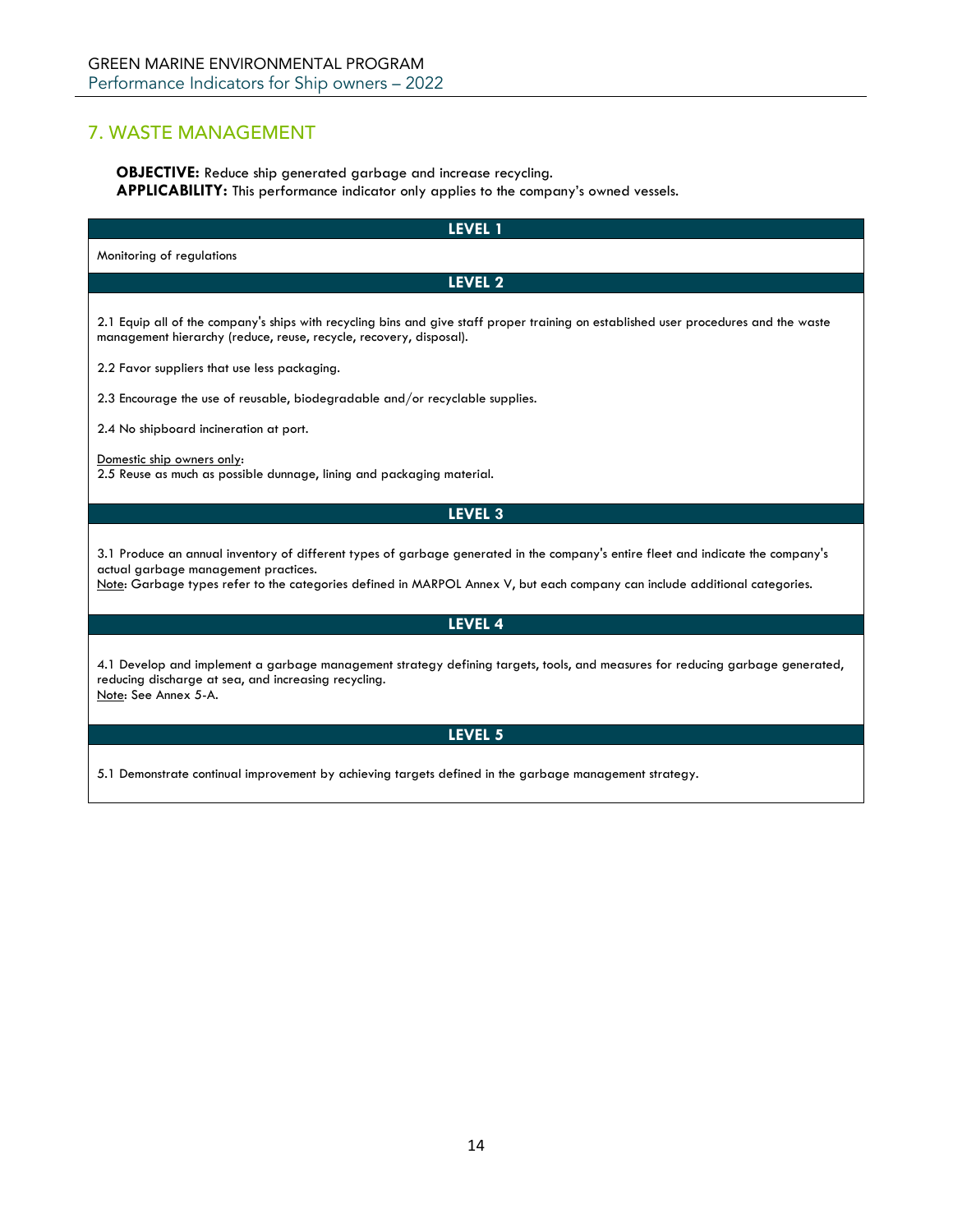## <span id="page-14-0"></span>8. UNDERWATER NOISE

## **OBJECTIVE**

Reduce underwater noise made by ship operations to reduce impacts to marine mammals.

## **NOTES:**

- Green Marine recognizes that underwater noise may potentially impact a broader range of aquatic species other than just marine mammals. While the initial objective of this indicator covers marine mammals, future development of this Performance Indicator may expand its scope.
- Green Marine recognizes that for most ships, under most operational conditions, cavitation is the main source of underwater noise.
- Applicable only for vessels transiting in salt water.

## **LEVEL1**

## Monitoring of regulations

**LEVEL 2**

2.1 Conduct regular hull cleaning and propeller blade maintenance. The participant must keep a record of these actions for each vessel in their fleet.

Note: Hull cleaning and propeller maintenance should at least be done during dry dock.

2.2 Review the list of sensitive areas in Canadian and US waters to determine whether the participant's vessels transit through or have operations in such areas. Ensure that this information is communicated to each vessel. Note: See Annex 6-A.

2.3 Participate in voluntary traffic measures, like a slow-down or lateral displacement, in specific zones as identified by port or governmental authority.

## **LEVEL 3**

3.1 Actively participate in collecting and providing whale sighting data (in Canadian and US waters) through a logbook or a recognized application (such as Whale Alert and Whale Report).

Note: Sightings recorded in a logbook should be shared with a recognized central database.

3.2 Develop and adopt a Marine Mammal Management plan (MMMP) in order to reduce the potential adverse effects of vessels, especially within known sensitive marine areas, as identified in Criterion 2.2. Note: See Annex 6-B.

## **LEVEL 4**

4.1 Incorporate applicable vessel quieting technologies during retrofits and new vessel construction. Note: Refer to published documents like the IMO and the SNAME MVEP Guidelines, available in the Members section of the Green Marine website. This criterion is applicable only for ship owners ordering/designing new vessels (keel laid after Jan 2018) or conducting retrofits of propulsion systems or other equipment that contributes significantly to underwater noise.

#### **AND, fulfill one of the following 3 criteria:**

4.2 Work with ports to estimate relative ship noise levels for at least one vessel in their fleet.

## **OR**

4.3 Estimate relative ship noise levels of at least one vessel in their fleet by using a dedicated hydrophone. Note: Collaboration with a bioacoustician is essential to obtain reliable data.

## **OR**

4.4 Support / collaborate on scientific research on underwater noise allowing the estimation of relative ship noise levels for at least one vessel in their fleet.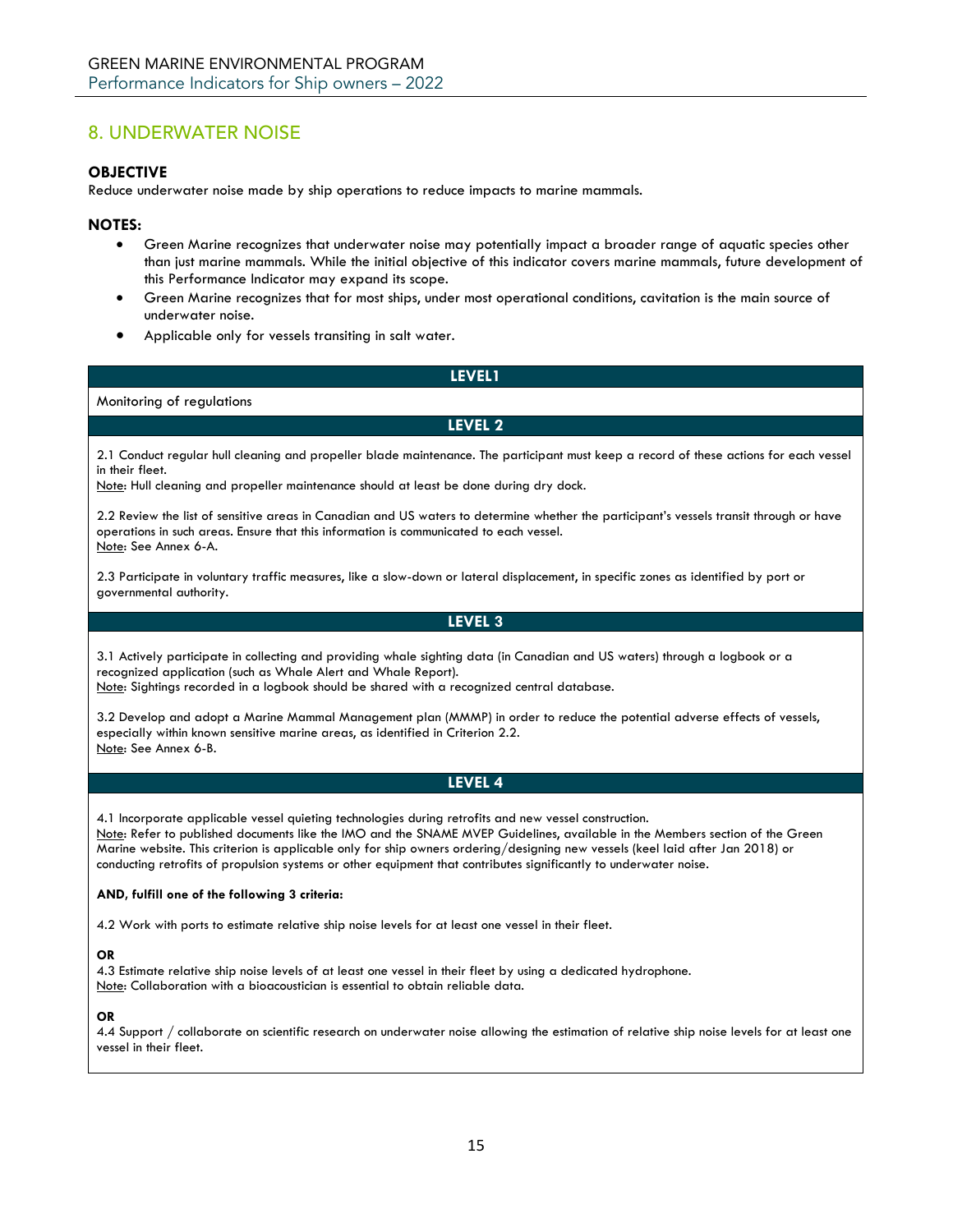## GREEN MARINE ENVIRONMENTAL PROGRAM

Performance Indicators for Ship owners – 2022

## **LEVEL 5**

5.1 Proceed to an in-depth analysis of vessel noise footprint on at least one ship in order to identify main noise sources. Solutions to be identified and implemented to reduce noise output.

Note: ANSI/ASA S12.64-2009 or ISO 17208-1:2016 underwater noise standard measurement methodology should be used where at all possible.

#### **AND, fulfill one of the following 3 criteria:**

5.2 Work with ports to estimate relative ship noise levels for 15% of the vessels in their fleet, with a minimum of 3 vessels measured.

## **OR**

5.3 Estimate relative ship noise levels of 15% of the vessels in their fleet, with a minimum of 3 vessels measured, using a dedicated hydrophone.

Note: Collaboration with a bioacoustician is essential to obtain reliable data.

#### **OR**

5.4 Support / collaborate on scientific research on underwater noise allowing the estimation of relative ship noise levels for 15% of the vessels in their fleet with a minimum of 3 vessels measured.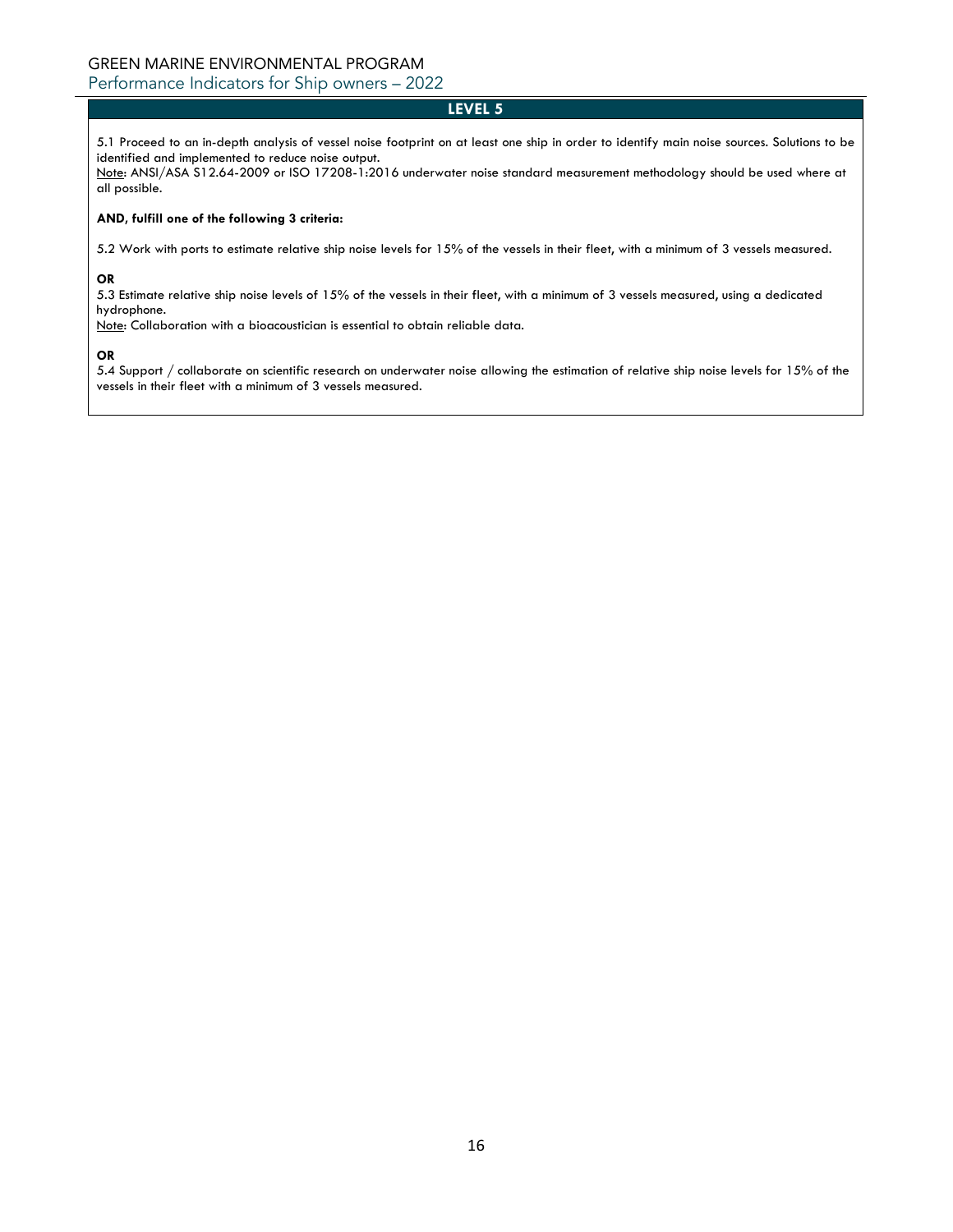# <span id="page-16-0"></span>9. SHIP RECYCLING

## **OBJECTIVE**

Reduce the effects of ship recycling on human health, safety and the environment.

| <b>LEVEL1</b>                                                                                                                                                                                                                                                                                                                                                                                                                                                                                                                                                                                                       |
|---------------------------------------------------------------------------------------------------------------------------------------------------------------------------------------------------------------------------------------------------------------------------------------------------------------------------------------------------------------------------------------------------------------------------------------------------------------------------------------------------------------------------------------------------------------------------------------------------------------------|
| Monitoring of regulations                                                                                                                                                                                                                                                                                                                                                                                                                                                                                                                                                                                           |
| LEVEL 2                                                                                                                                                                                                                                                                                                                                                                                                                                                                                                                                                                                                             |
|                                                                                                                                                                                                                                                                                                                                                                                                                                                                                                                                                                                                                     |
| ALL ship owners:                                                                                                                                                                                                                                                                                                                                                                                                                                                                                                                                                                                                    |
| 2.1 The participant has a written Policy (or Procedure within a management plan that has been approved by senior management)<br>detailing how their written/documented commitment will assure that all ships at the end of their economic lives will be recycled in a<br>sustainable, safe, responsible, and environmentally sound manner.<br>This Policy or Procedure must be applicable to all of the participants' vessels at the end of their economic life that are not sold for<br>onward trading and are thus sent for recycling.<br>Note: At level 2, the policy/procedure does not need to be made public. |
| 2.2 Develop Part 1 of an Inventory of Hazardous Materials (IHM) for all new builds that meets the requirements set out in the Hong<br>Kong International Convention for the Safe and Environmentally Sound Recycling of Ships and is certified as such by a third party.<br>Note: If the participant has no new builds on order, they must have at minimum an internal written policy/procedure stating their<br>intentions to develop an IHMs for all new builds, should any vessels be ordered in the future.                                                                                                     |
| 2.3 Adopt a formal plan to develop Part 1 of an IHM for all existing vessels.                                                                                                                                                                                                                                                                                                                                                                                                                                                                                                                                       |
| Ship owners who sold a vessel for recycling during the reporting year only:                                                                                                                                                                                                                                                                                                                                                                                                                                                                                                                                         |
| 2.4 If towing a vessel to a recycling facility, review tow plan and towing company before making final selection.                                                                                                                                                                                                                                                                                                                                                                                                                                                                                                   |
| LEVEL <sub>3</sub>                                                                                                                                                                                                                                                                                                                                                                                                                                                                                                                                                                                                  |
| ALL ship owners:                                                                                                                                                                                                                                                                                                                                                                                                                                                                                                                                                                                                    |
| 3.1 Develop a hazardous material removal plan that promotes the substitution of hazardous materials during the maintenance of ships<br>(during layup, repair, dry dock, or as other opportunities present themselves) by less hazardous, or preferably, non-hazardous<br>materials.                                                                                                                                                                                                                                                                                                                                 |
| 3.2 In accordance with the IHM plan created in level 2.3, develop Part 1 of an IHM for at least one existing vessel. IHM must meet the<br>requirements set out in the Hong Kong International Convention for the Safe and Environmentally Sound Recycling of Ships.                                                                                                                                                                                                                                                                                                                                                 |
| Ship owners who sold a vessel for recycling during the reporting year only:                                                                                                                                                                                                                                                                                                                                                                                                                                                                                                                                         |
| 3.3 When seeking to recycle a vessel, the participant will only tender to (or via Cash Buyer warranting to use) Ship Recycling Facilities<br>that:                                                                                                                                                                                                                                                                                                                                                                                                                                                                  |
| a) are currently (and expected to be for the duration of the dismantling) fully certified by a recognized organization (RO) as<br>having valid and verified accreditation against the Hong Kong International Convention for the Safe and Environmentally<br>Sound Recycling of Ships;                                                                                                                                                                                                                                                                                                                              |
| b) Are capable and commit to provide a Certificate of Completion of Recycling.                                                                                                                                                                                                                                                                                                                                                                                                                                                                                                                                      |